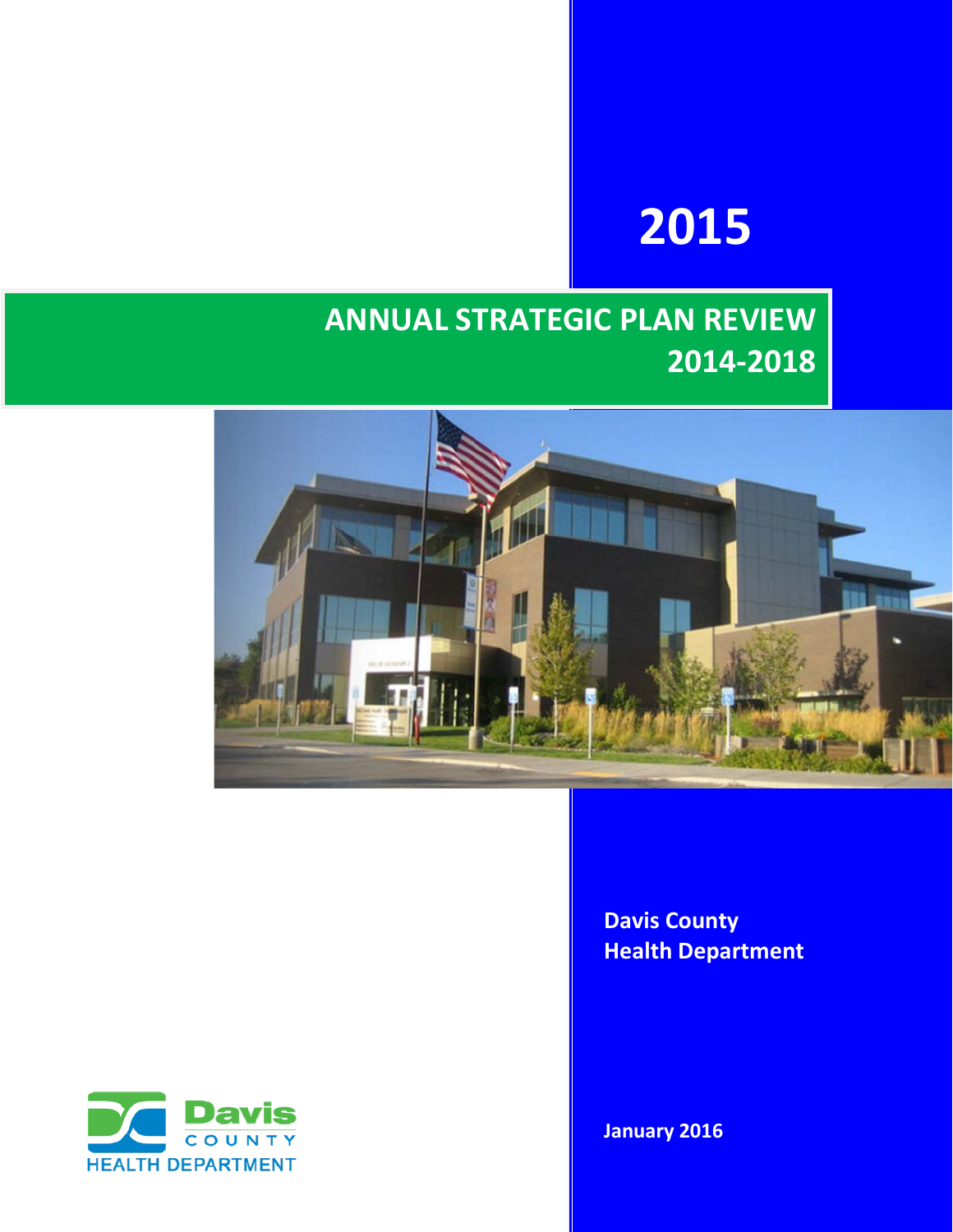## **Table of Contents**

| I. |                                               | 3  |
|----|-----------------------------------------------|----|
|    |                                               | 5  |
|    | Overall Status of Strategic Plan Objectives   | 5  |
|    |                                               | 6  |
|    |                                               | 7  |
|    |                                               | 12 |
|    |                                               | 15 |
|    |                                               | 16 |
|    |                                               | 18 |
|    |                                               | 21 |
|    |                                               | 24 |
|    | III. Results of Annual Strategic Plan Retreat | 26 |
|    |                                               | 32 |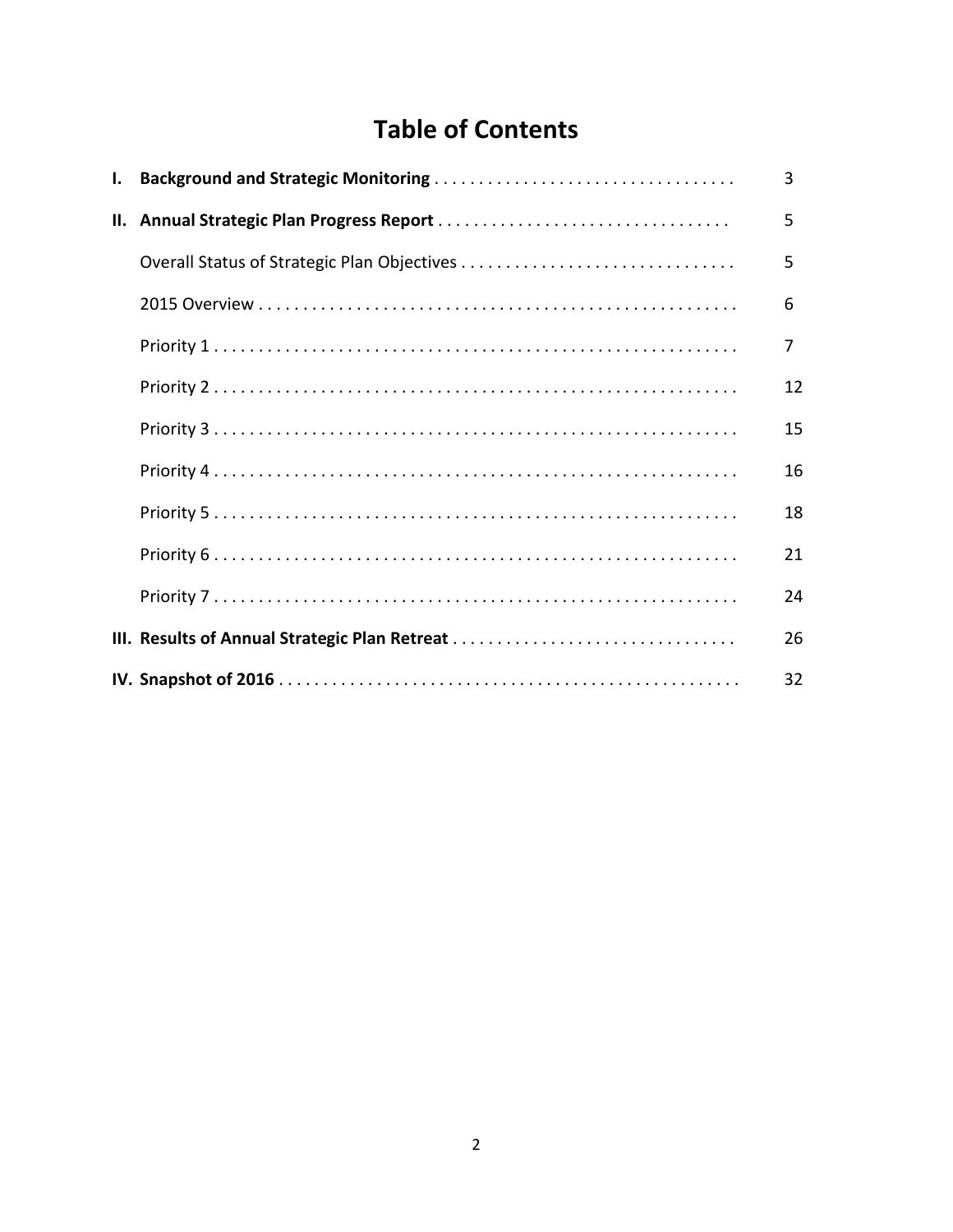### **Background**

Davis County Health Department's 2014-2018 Strategic Plan offers a framework for key policy and operational priorities for the department. Seven priorities were identified that serve as the focus for department activities. Each priority has supporting goals and objectives identified for the purpose of improving the department and positioning it to achieve its goals. The priorities included in the strategic plan are:

- Align with and Support the Davis County Community Health Improvement Plan
- Align with and Support the Utah State-Wide Health Improvement Plan
- Public Health System Coordination
- Communication
- Performance Management & Quality Improvement Culture
- Workforce Development
- Employee Wellness

The plan was finalized and implementation began early in 2014. A copy of the plan was disseminated to all department staff through email and was also presented to the Board of Health. Division strategic plans were created to closely align with the department's priorities. This annual progress report describes the findings of a collective review and evaluation of the department's progress, concentrating on the identified priorities, goals and objectives. This report will be used to inform planning for 2016, guide budgeting practices and fiscal management, evaluate staff capacity and effectiveness, and increase transparency around successes and challenges.

### **Strategic Plan Monitoring**

A monthly Joint Management Team meeting consisting of department leadership, management team members, and objective leads will be held to discuss objective progress and address any objective that has been designated as off-track.

Each objective has been assigned a lead who has been identified to be in the best position to monitor and report on objective activities and progress.

The strategic plan monitoring process is divided into two main areas: quarterly reporting and annual reporting.

### **Quarterly Reporting**

All objectives have a quarterly reporting requirement. Documentation requirements for quarterly reporting differ depending on the objective status and are defined as follows:

### 2015 Objectives

Objectives with a designated completion date of 2015 are assigned oral quarterly reporting dates at the Joint Management Team meeting. In addition to the oral report of the objective's status, objective leads will complete and submit prior to the meeting an Objective Reporting Form that summarizes what activities have occurred and been completed.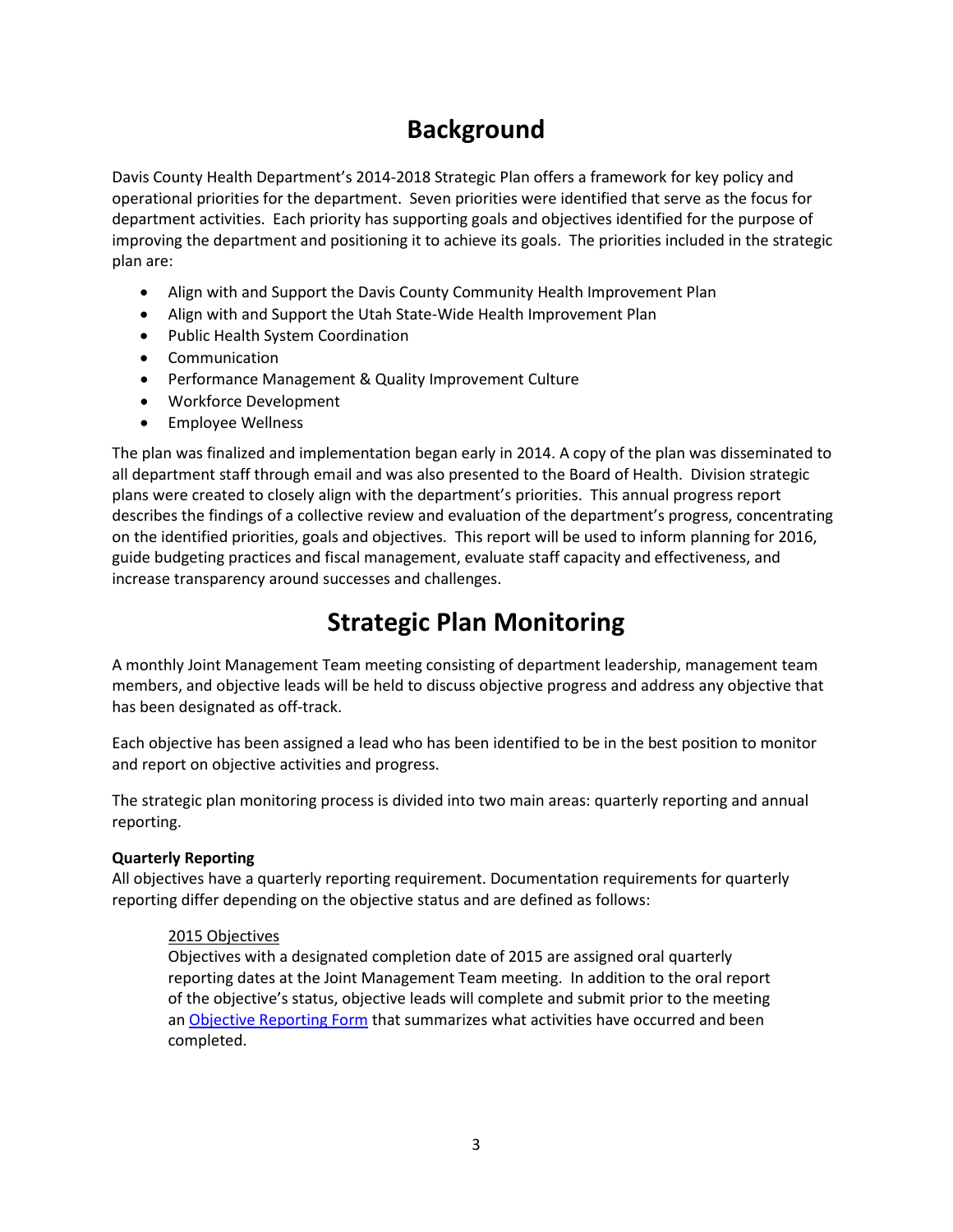### On-Going and Future Date Objectives

Objectives with designated completion dates of 2016, 2017, 2018, or an on-going status are required to be updated on the Strategic Plan Tracking Spreadsheet prior to the April 13, July 13, and October 12 Joint Management Team meetings. Objective leads are not required to provide an oral report at these meetings unless the objective has been deemed by a lead to be off-track. At that time the objective will be placed on the Joint Management Team meeting agenda and discussed.

### **Annual Reporting**

A final annual report will be provided by objective leads for all objectives contained within the strategic plan. Objective leads complete the Objective Reporting Form which captures information about major accomplishments and milestones for the objective. If the objective is identified as off-track, objective leads are asked to report on why it's off-track, what needs to happen to get it back on-track, and whether or not the objective needs to be revised. For objectives that are complete, leads also report on successes and barriers that were encountered.

Each objective will be identified with one of the following status indicators within the annual progress report:

- Completed: Objective was completed on-time or ahead of schedule.
- On-Track: Ongoing objective is progressing and on schedule.
- Off-Track: Objective is not complete and is past due or ongoing but not on schedule.
- Not Started: Objective has not been started, but is on schedule.
- Removed: Objective has been removed from the plan.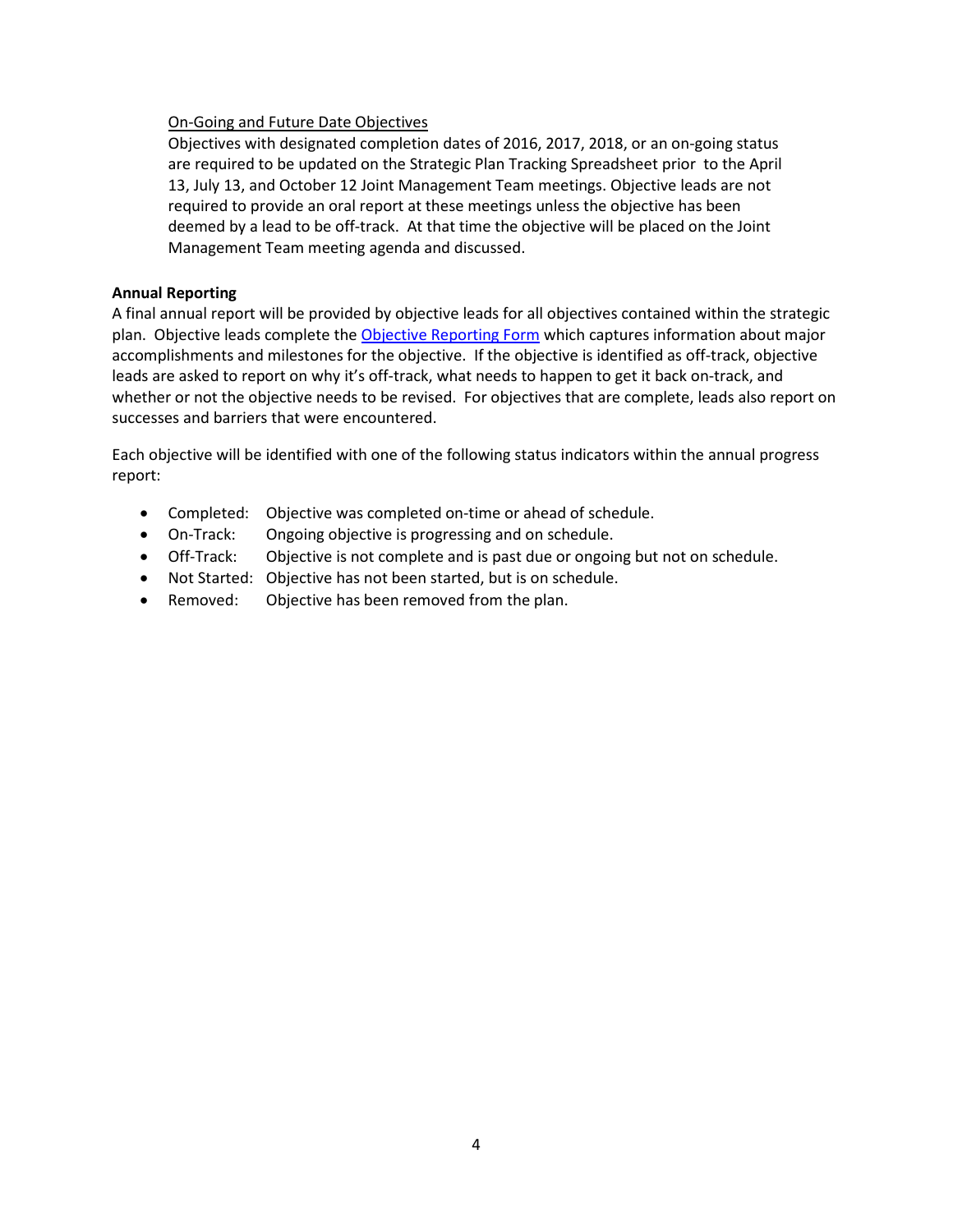### **Overall Status of Strategic Plan Objectives**

Of the 82 objectives in the 2014-2018 Strategic Plan, the department has shown significant progress toward established goals in 73 objectives, including in important areas such as air quality, community health improvement plan priorities, state health improvement plan priorities, employee wellness, workforce development, performance management, quality improvement and communications.

Eight objectives are identified as off-track and cited the following barriers:

### **Status Percentages**

- Loss of critical staff
- Project delays
- Lack of support staff resources
- Unrealistic deadlines
- Unclear processes and purpose of objectives
- Changing department priorities
- Lack of needed resources to affect a change

Three objectives were removed from the plan after the 2014 Annual Strategic Plan Retreat. Each of the

removed objectives is identified within this report and provides additional information regarding why they were removed.



**90% of all Strategic Plan objectives are either On-Track, Completed, or Not Started.**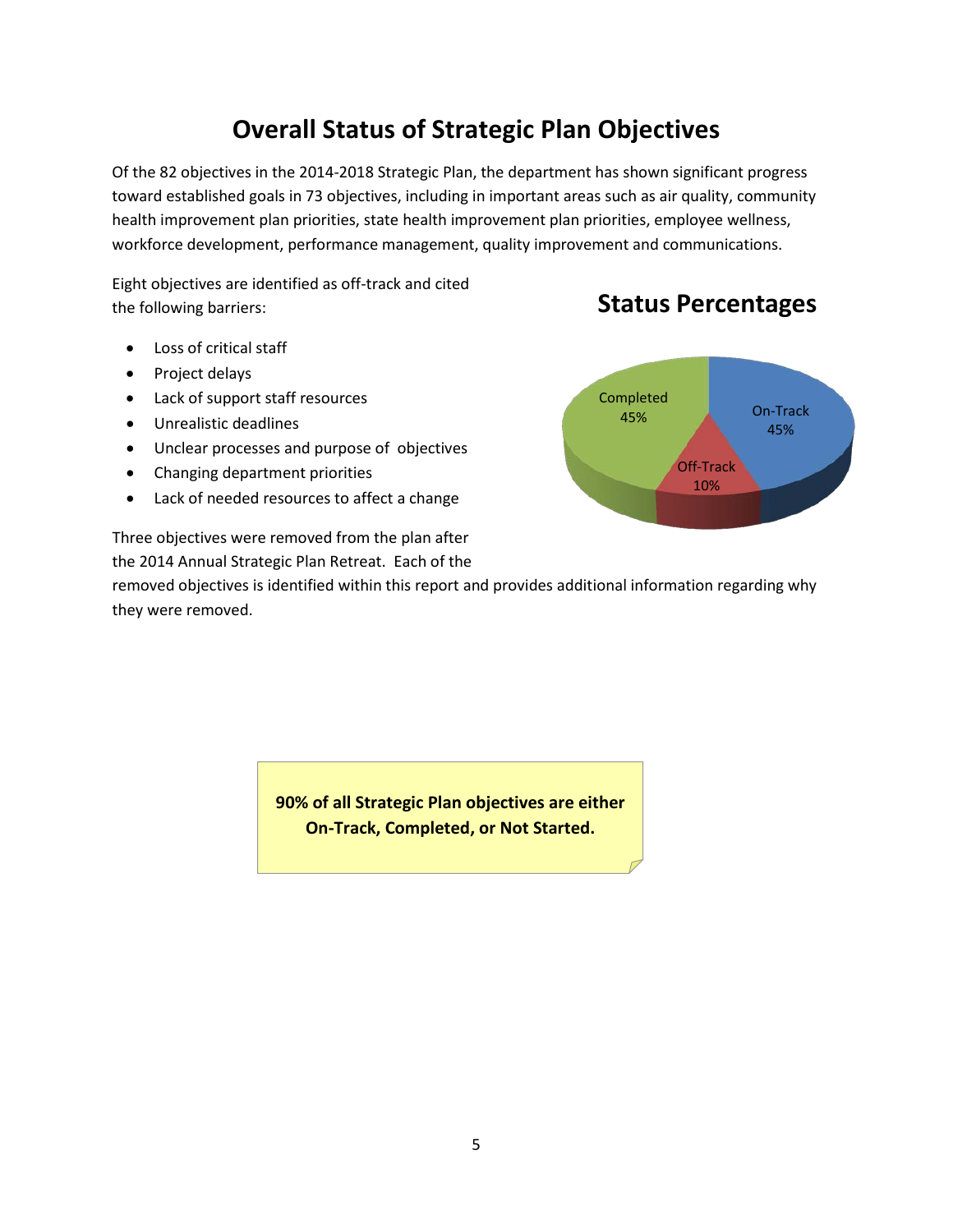### **2015 Overview**

The 55 objectives identified for 2015 include 30 objectives with target completion dates in 2015 and 25 objectives that are on-going throughout the five year plan but have annual reporting requirements. Of the 30 objectives due in 2015 23 have been completed 4 were found to be off-track and 3 have been removed from the plan. Of the 25 on-going objectives 24 were on-track and one was identified as offtrack.



### **Highlights**

- Launch of updated department website focused on department services and usability.
- Additional staff trained in Mental Health First Aid above objective benchmark.
- Launch of new online employee training on department Intranet.
- Significant progress shown in objectives supporting the Community Health Improvement Plan (CHIP) and State Health Improvement Plan (SHIP).
- Improvements made to the Health Resource Locator. Accessibility increased by a highlighted link on the department's new website.

### **90% of FY 2015 Strategic Plan objectives were completed on time.**

- Assisted or coordinated seven grant applications supporting CHIP priorities.
- Distribution of mental health and substance abuse resource directory.
- Air quality website development completed and data for PM 2.5/10, ozone, and NOx are now available to the public.
- Active Transportation award.
- Positively increased employee satisfaction regarding internal department communication.
- Development and scheduling of new employee orientation.
- Distribution of employee handbook.
- Creation of two performance measures for each bureau.

### 6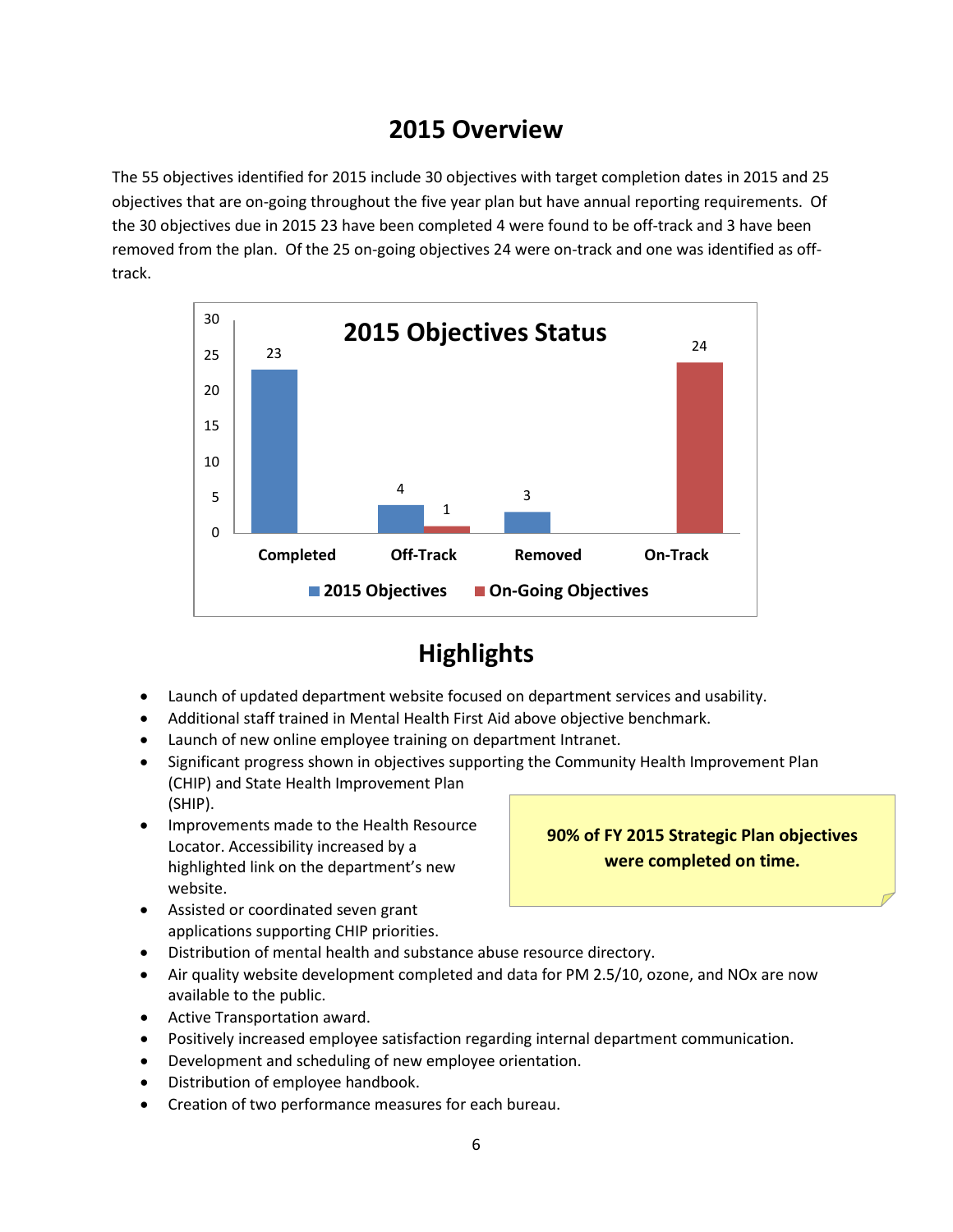### **Priority 1 – Davis County Community Health Improvement Plan**

**Goal 1** Ensure successful implementation of the Community Health Improvement Plan (CHIP).

- DCHD staff will regularly participate in meetings for each CHIP action group and will serve in leadership roles when necessary and appropriate. [On-Going]  $\sqrt{0n-Track}$  1.1.1
- DCHD staff will provide technical support to action group leads and will maintain regular communication. [On-Going]  $\sqrt{}$  On-Track 1.1.2

DCHD staff will coordinate grant applications, provide updated data, and assist with any identified assessment needs for CHIP action groups. [On-Going]  $\sqrt{}$  On-Track 1.1.3

### **Status of Priority 1**



### *Highlights:*

- *Conducted Community Partner Evaluation and prepared report.*
- *Supported obesity workgroup community garden evaluation.*
- *Assisted with and or coordinated seven grant applications supporting CHIP priorities – suicide (4), obesity (2) behavioral health (1).*
- *Attended SHARP data training.*
- *Prepared draft city health profiles which were reviewed by obesity workgroup and DC active transportation committee.*
- *Provided support for USU 4H Youth Mental Health First Aid Grant implementation – news release, recruiting instructors, hiring coordinator & evaluator, assisted in developing evaluation plan*.

DCHD staff will promote activities and messages that support the four CHIP priorities through news media, social media, and other channels. [On-Going]  $\sqrt{}$  On-Track 1.1.4

- *Regular posting and sharing of CHIP related through social media.*
- *Worked with Davis County Clipper on story about CHIP award given at active transportation and health summit.*
- *Shared CHIP award video at Commissioners meeting and on YouTube Channel.*
- *Staff helped with news release to announce USU Extension 4H grant.*
- *Provided Woods Cross Air Quality Committee with list of air quality advocates and agencies using social media.*
- *CHIP workgroup webpages are being drafted to be included in the health department's updated website. Will be found on Davis4Health tab.*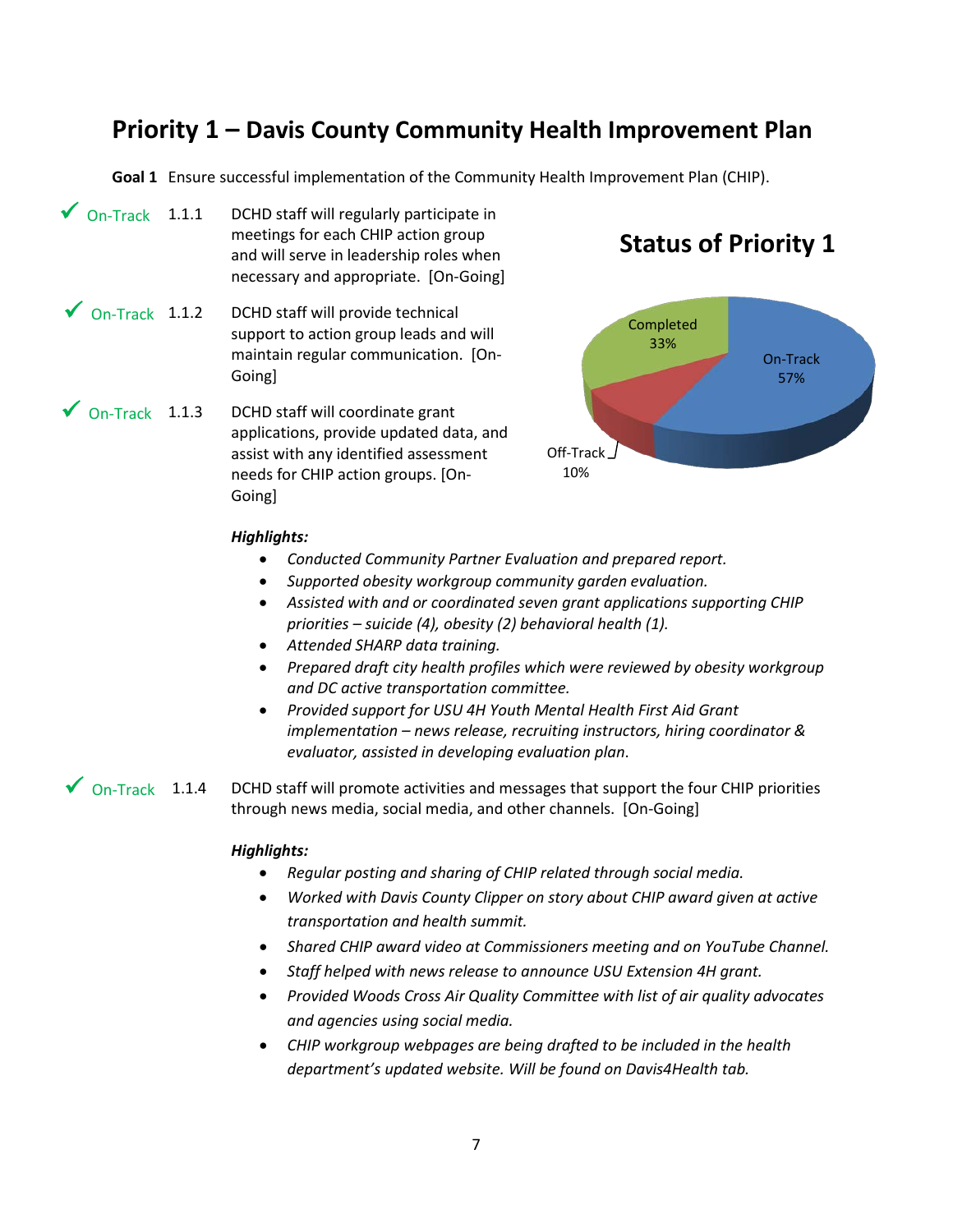### $\sqrt{}$  On-Track 1.1.5

DCHD Division Directors will include support for CHIP activities in their division strategic plans. [On-Going]

### *Highlights:*

*Community Health*

- *Division strategic plan activities in suicide prevention.*
- *Division strategic plan activities in obesity prevention.*
- *Support air quality activities.*
- *Support of access to mental health activities.*

### *CD/Epi*

- *Division strategic plan activities to pilot suicide/depression screening tool for clients.*
- *Support of Mental Health activities through Mental Health First Aid Training.*
- *Staff Support of Health Risk Assessment (HRA).*

### *Family Health & Senior Services*

- *Division strategic plan activities in BH and suicide prevention.*
- *Division strategic plan activities in obesity prevention (WIC, Senior Meals).*

### *Environmental Health*

• *Division strategic plan activities in air quality.*

Document success in meeting at least 80% of short-term CHIP objectives. [12/15] Off-Track 1.1.6

### *Why are we off-track?*

*69.7% of short-term objectives were met. The primary reason for not meeting the 80% target is the delays in a searchable and marketable resource locator. Competing department projects and information systems projects contributed toward this as well as lack of understanding of site development technology. A lack of skilled support staff was also a barrier on the worksite wellness project.* 

### *Recommendations:*

- *Extend some short-term objective deadlines and/or remove. See list below. All but two should be completed during the 5 year CHIP period for a 94% completion rate of all short-term objectives.*
	- o *Obesity:* 
		- *1. "Develop and/or adopt an active transportation master plan in one city." Extend deadline to December 2016. Three plans projected to be complete in 2016.*
		- *2. "The benefits of a comprehensive employee wellness programs will be promoted to 5 worksites in Davis County." Extend deadline to December 31, 2018. Primary responsibility DCHD.*
		- *3. "The Davis County resource locator website will be promoted through 30 government entities, businesses, or community groups." Extend deadline to December 31, 2018. Primary responsibility DCHD.*
		- *4. "The Davis County resource locator website will be promoted through 8 healthcare agencies." Extend deadline to December 31, 2018. Obesity Workgroup member willing to help with this.*
		- *5. "The Davis County resource locator website will have been promoted 50 times via social media." Extend deadline to December 31, 2018. Primary responsibility DCHD.*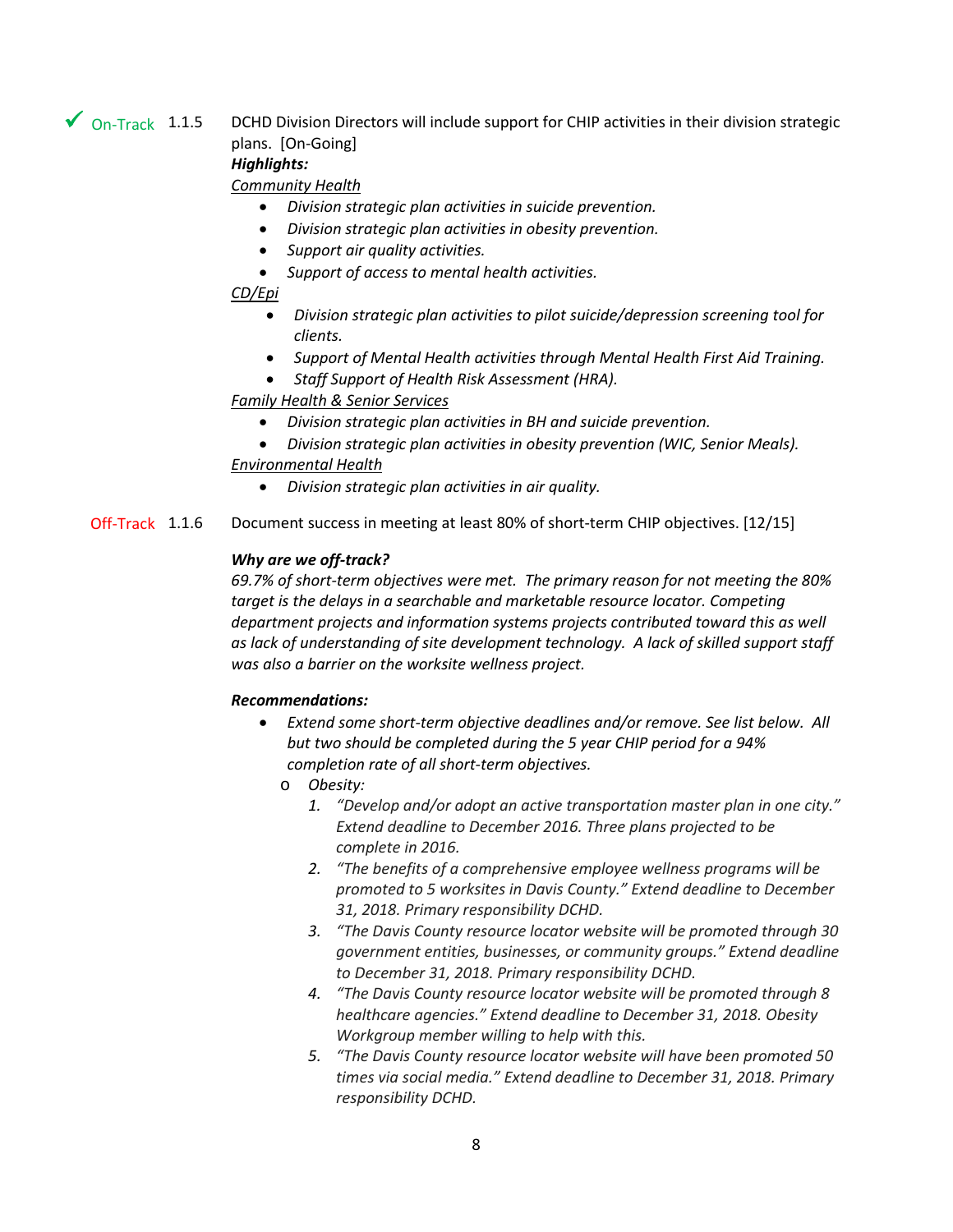|                                 | "The Davis County resource locator website will have received 25,000<br>6.<br>hits." Extend Deadline to December 31, 2018. Primary responsibility<br>DCHD.                                                                                                                                                                                                                                                                                                                                                                                                                                                                       |
|---------------------------------|----------------------------------------------------------------------------------------------------------------------------------------------------------------------------------------------------------------------------------------------------------------------------------------------------------------------------------------------------------------------------------------------------------------------------------------------------------------------------------------------------------------------------------------------------------------------------------------------------------------------------------|
|                                 | Access to Behavioral Health Services: "Train 50 medical providers to use the<br>O<br>PH-Q9 and GAD-7 anxiety and depression screening tools and referral<br>process." Extend Deadline to December 31, 2018. Behavioral Health<br>Community Access Committee will work as partners to accomplish this.<br>Air Quality: "Increase the number of regulatory air monitoring stations in<br>$\circ$<br>Davis County from 1 (Bountiful) in 2013 to 2." Extend deadline to December<br>31, 2018. Advocacy needed by all air quality partners.<br>Suicide: Remove from plan "One QPR master trainer in Davis County" as an<br>objective. |
| On-Track 1.1.7                  | Document success in meeting at least 70% of long-term CHIP objectives. [12/18]                                                                                                                                                                                                                                                                                                                                                                                                                                                                                                                                                   |
|                                 | <b>Highlights:</b><br>Currently the groups are at 11.11% completion rate of long-term CHIP                                                                                                                                                                                                                                                                                                                                                                                                                                                                                                                                       |
|                                 | objectives.                                                                                                                                                                                                                                                                                                                                                                                                                                                                                                                                                                                                                      |
|                                 | On target to meet long-term goals in all but two objectives.<br>٠                                                                                                                                                                                                                                                                                                                                                                                                                                                                                                                                                                |
| $\sqrt{\text{Completed}}$ 1.1.8 | Two staff will be trained as Question, Persuade, Refer (QPR) Gatekeeper Instructors. [6/14]                                                                                                                                                                                                                                                                                                                                                                                                                                                                                                                                      |
| On-Track 1.1.9                  | At least 85% of employees will have completed QPR Gatekeeper training. [On-Going]                                                                                                                                                                                                                                                                                                                                                                                                                                                                                                                                                |
|                                 | <b>Highlights:</b><br>Currently 88.6% of staff have completed QPR Gatekeeper training.                                                                                                                                                                                                                                                                                                                                                                                                                                                                                                                                           |
| 1.1.10                          | At least one staff will regularly participate in Davis County Active Transportation<br>Committee meetings. [On-Going]                                                                                                                                                                                                                                                                                                                                                                                                                                                                                                            |
|                                 | <b>Highlights:</b>                                                                                                                                                                                                                                                                                                                                                                                                                                                                                                                                                                                                               |
|                                 | Received an Outstanding Program award for active transportation.                                                                                                                                                                                                                                                                                                                                                                                                                                                                                                                                                                 |
|                                 | 1.1.11 Start at least one community garden project at a county facility. [9/15]                                                                                                                                                                                                                                                                                                                                                                                                                                                                                                                                                  |
|                                 | <b>Highlights:</b><br>Objective completed in 2014.<br>$\bullet$<br>Garden again was planted and maintained at County facility in 2015.                                                                                                                                                                                                                                                                                                                                                                                                                                                                                           |
| 1.1.12                          | Promote the benefits of comprehensive employee wellness programs to at least five<br>worksites. $[12/16]$                                                                                                                                                                                                                                                                                                                                                                                                                                                                                                                        |
|                                 | Why are we off-track?<br>Two worksites have been confirmed. Intern assigned to organize and distribute<br>materials to worksites did not complete the task to the level that was necessary. Staff is                                                                                                                                                                                                                                                                                                                                                                                                                             |
|                                 | working on a worksite wellness toolkit and online resources.                                                                                                                                                                                                                                                                                                                                                                                                                                                                                                                                                                     |
|                                 |                                                                                                                                                                                                                                                                                                                                                                                                                                                                                                                                                                                                                                  |

*Extend the objective deadline to December 31, 2018.*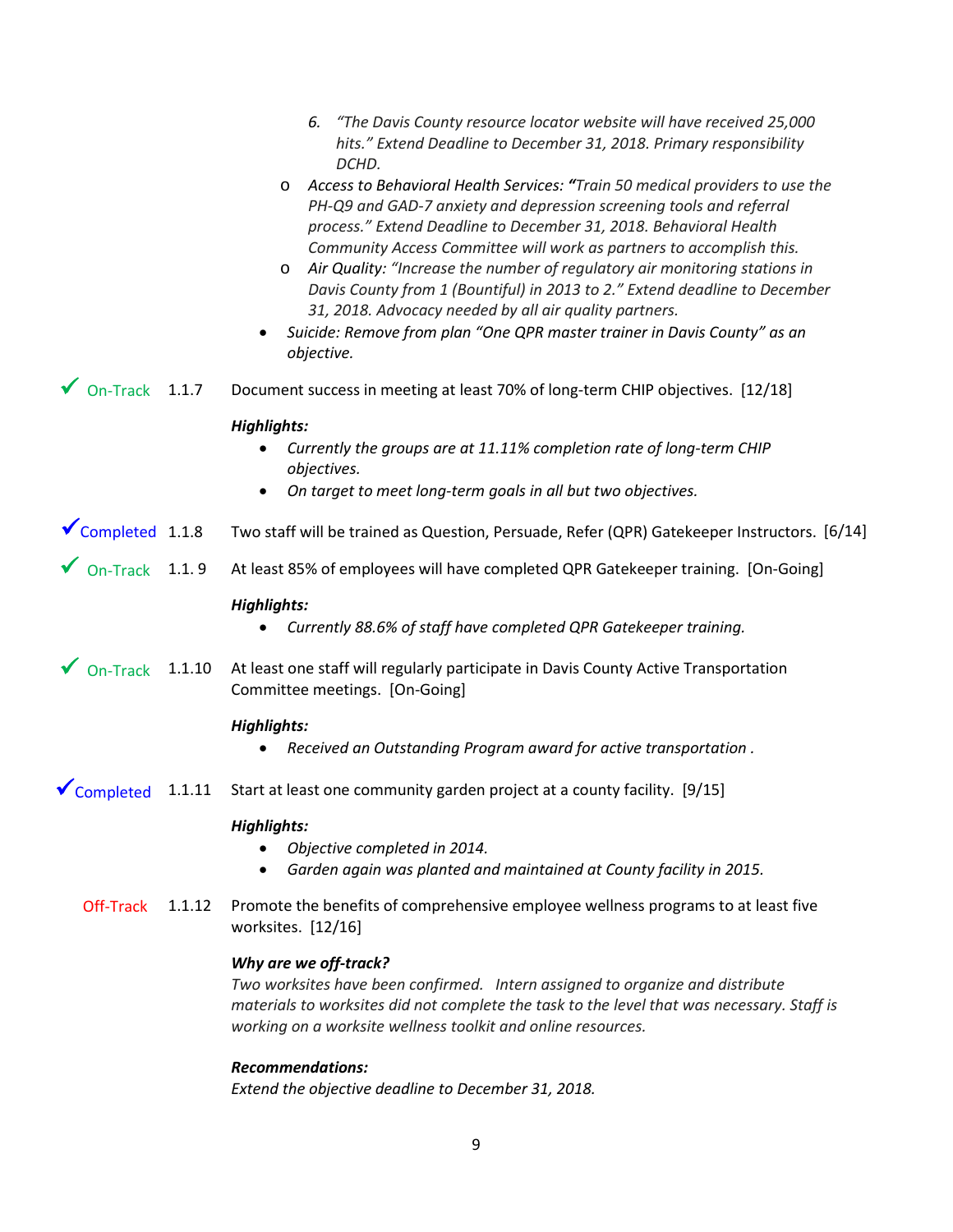$\checkmark$  Completed 1.1.13 Promote online tool/directory for mental health and substance abuse resources and service providers through department website and social media. [3/15]

### *Highlights:*

- *Directory shared widely through electronic channels, DCHD website, and inperson.*
- *Community partners have shared the directory widely.*

◆ Completed 1.1.14 At least ten staff will receive Mental Health First Aid Training. [12/15]

### *Highlights:*

- *Objective completed in 2014.*
- *Additional staff members attended training in 2015.*
- At least one program will pilot a depression/suicide screening tool for clients. [12/15]  $\sqrt{\frac{20}{2}}$  Completed 1.1.15

### *Highlights:*

- *The CD/Epi staff researched and developed a depression screening tool for use with clients (primarily STD and LTBI). The tool was implemented January 8, 2015. Data from the 6 month pilot period was evaluated and staff feedback regarding the value of the tool was reviewed. It was determined that this screening tool was not needed. However the distribution of mental health resource materials was of value and should continue*.
- *The TCM program is using a postpartum depression questionnaire. All new mothers are screened and follow up is provided as needed. The questionnaire is considered a valuable tool. A year-end KIPHS report has been requested to assess number of women screened*.
- $\checkmark$  On-Track 1.1.16a Purchase at least one additional air monitor in yearly budget through 2018. [On-Going]

### *Highlights:*

• *Air monitor budgeted for in 2016 annual budget.* 

◆ Completed 1.1.16b Ensure Davis Clean Air Network website (daviscleanairnetwork.com) provides real time air monitoring results, educational information, and is promoted to community partners and the public by December 31, 2015. [12/15]

- *Four monitors are currently logging air quality data.*
- *All four are reporting into the Woods Cross City computer.*
- *WEP has finished the website development and data for PM 2.5/10, ozone, and NOx are now available from the four monitors.*
- *The monitor for Silver Eagle is next in line to be deployed.*
- *We have a sixth monitor to be deployed in North Davis County.*
- *Holly Refinery has pledged to add monitors to the network next year.*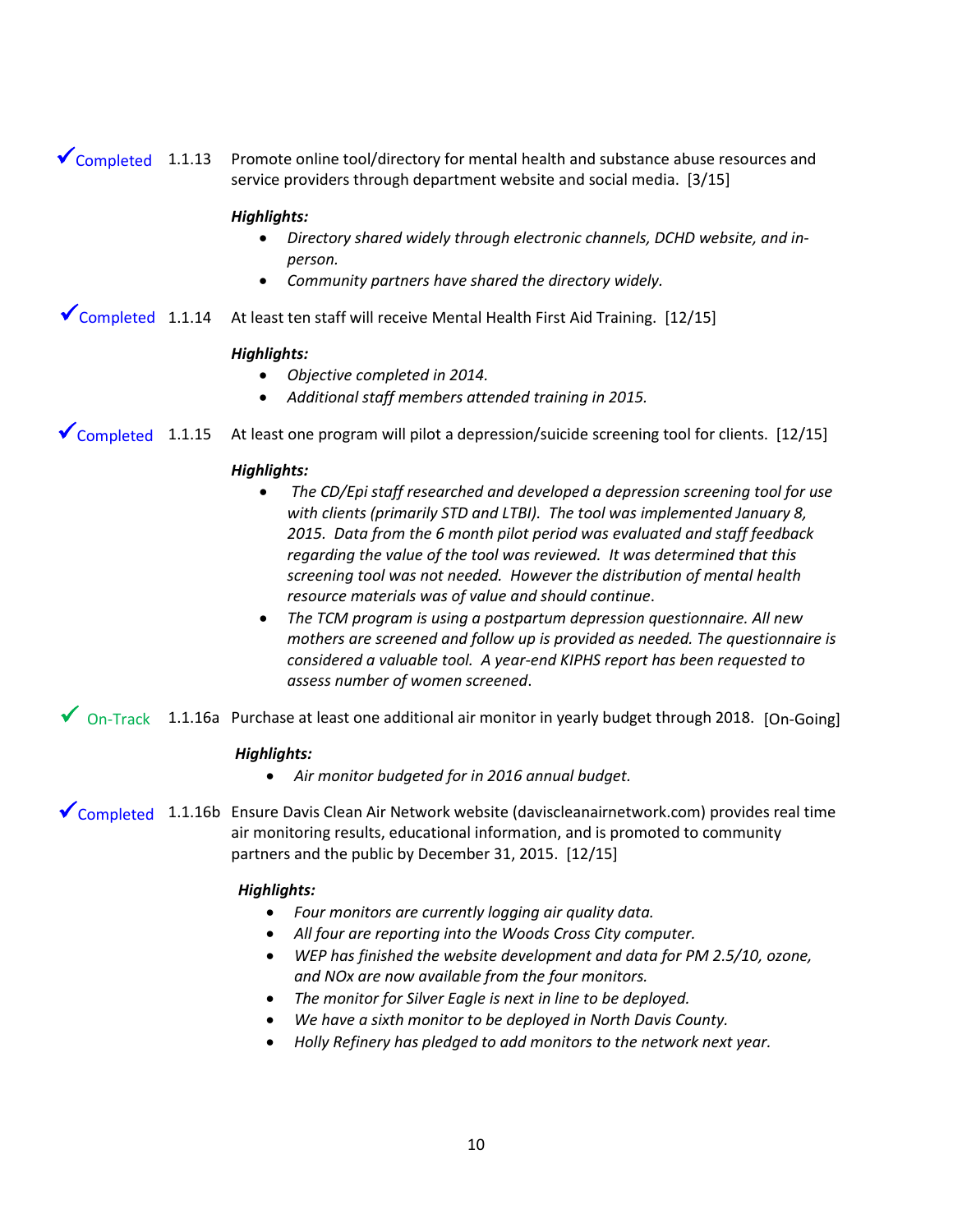$\checkmark$  On-Track 1.1.17 Increase by at least one the number of no idling policies adopted by businesses, cities, and other organizations annually. [On-Going]

### *Highlights:*

- *We purchased and deployed additional "No idling" signs for schools.*
- *We are continuing our promotion of no idle policies for businesses through the AQ CHIP committee. Utah Clean Cities is helping with this project.*
- *We will be meeting with the Freeport Center in the beginning of 2016 to promote no idling on the entire property*.

**Goal 2** Document and communicate CHIP progress and achievements.

- ◆ Completed 1.2.1 Develop reporting tool/system for documenting and collecting progress towards CHIP short and long-term objectives and other successes. [9/14]
- Prepare annual CHIP progress report by January 31 annually through 2019. [On-Going]  $On-Track$  1.2.2

### *Highlights:*

- *The 1st year progress report was completed, distributed and posted to the County website by February 2, 2015*.
- *The 2nd year progress report is being compiled and will be presented at the CHIP celebration on February 26, 2016.*
- 1.2.3 Communicate annual CHIP progress to public health partners and the community through at least two avenues by February 14 annually through 2019. [On-Going]  $\sqrt{0n-Track}$  1.2.3

### *Highlights:*

• *CHIP progress highlighted in Active transportation award video shared at summit, commission meeting, on social media and in the Davis County Clipper*.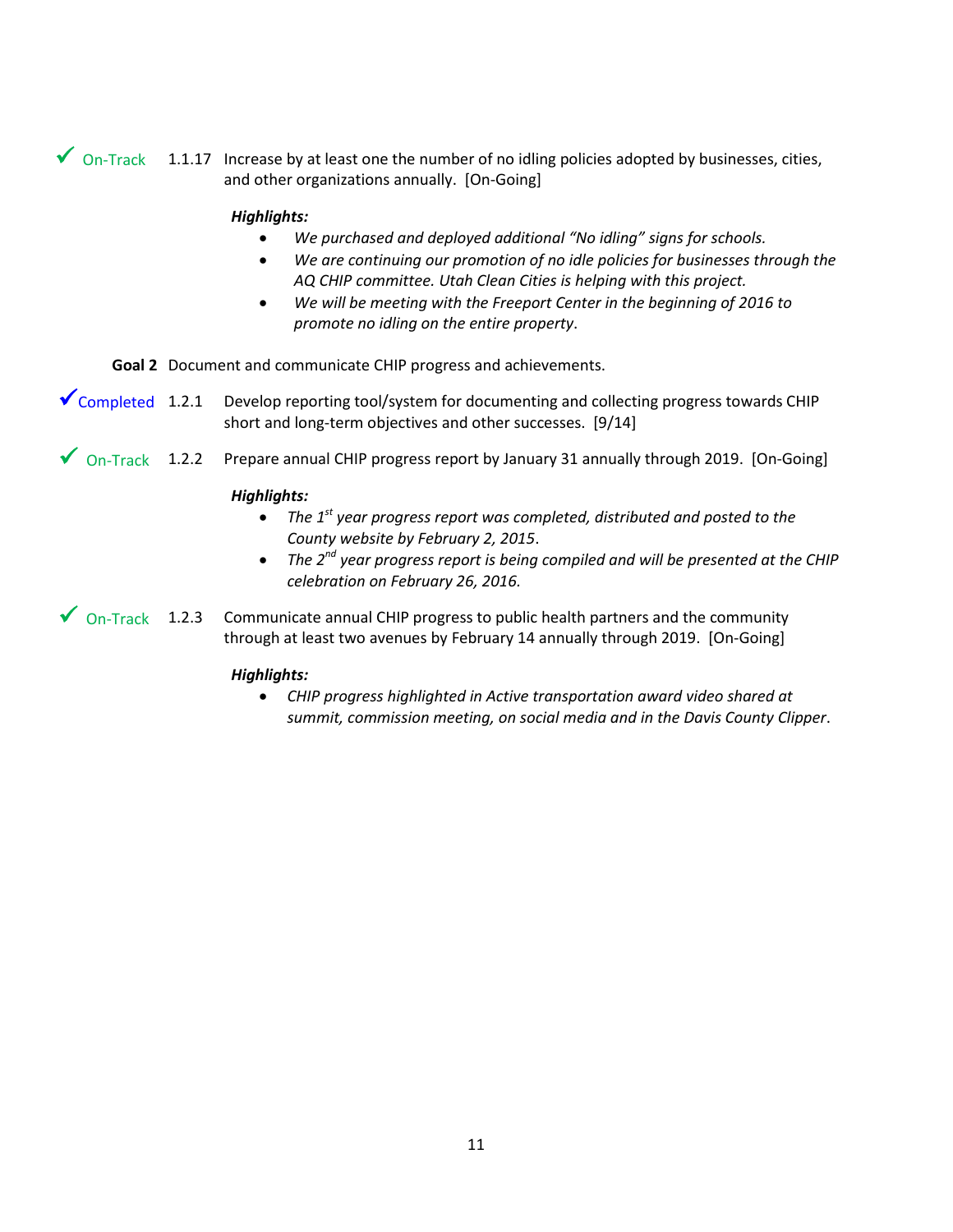### **Priority 2 – Utah State-Wide Health Improvement Plan**

**Goal 1** DCHD will actively participate in State-Wide Health Improvement Plan (SHIP) goal groups.

- DCHD staff will regularly participate in meetings for at least two of the SHIP goal groups. [On-Going]  $\sqrt{}$  On-Track 2.1.1
	- **Goal 2** DCHD will implement activities that support SHIP efforts.
- 2.2.1 DCHD Division Directors will include support for SHIP activities in division strategic plans. [On-Going]  $\sqrt{ }$  On-Track

### *Highlights:*

*CD/Epi*

- *Distribution of immunization information in education and disease investigations.*
- *Division strategic plan supporting vaccinations for "at-risk" employees.*
- *Division strategic plan support of County Health Risk Assessment.*
- *Division strategic plan support of department wellness program.*
- *Staff participated in community vaccination programs.*
- *Increased process efficiency with the Utah Public Health Lab.*

### *Family Health & Senior Services*

- *Staff serves on executive leadership team of the Utah Adult Immunization Coalition.*
- *Continued work on increasing immunization rates among Long-Term Care employees.*
- *Submitted Long-Term Care project for national conference presentation.*
- *Distributed Hepatitis B vaccine recommendation information to private providers for clients with diabetes.*
- *Distributed adult immunization information to physicians prior to fall flu vaccination season.*

### *Environmental Health*

- *Division support for vaccinations of "at-risk" employees.*
- *Division support of department wellness program.*
- *Participate in and hold leadership positions in state-wide associations. Community Health*

- *Promoted the Principles of Effective Local and State Partnerships.*
- *Division support of department wellness program.*
- *Worked with schools to increase physical activity through SPARK.*
- *Promoted healthy mealtime.*

### **Status of Priority 2**

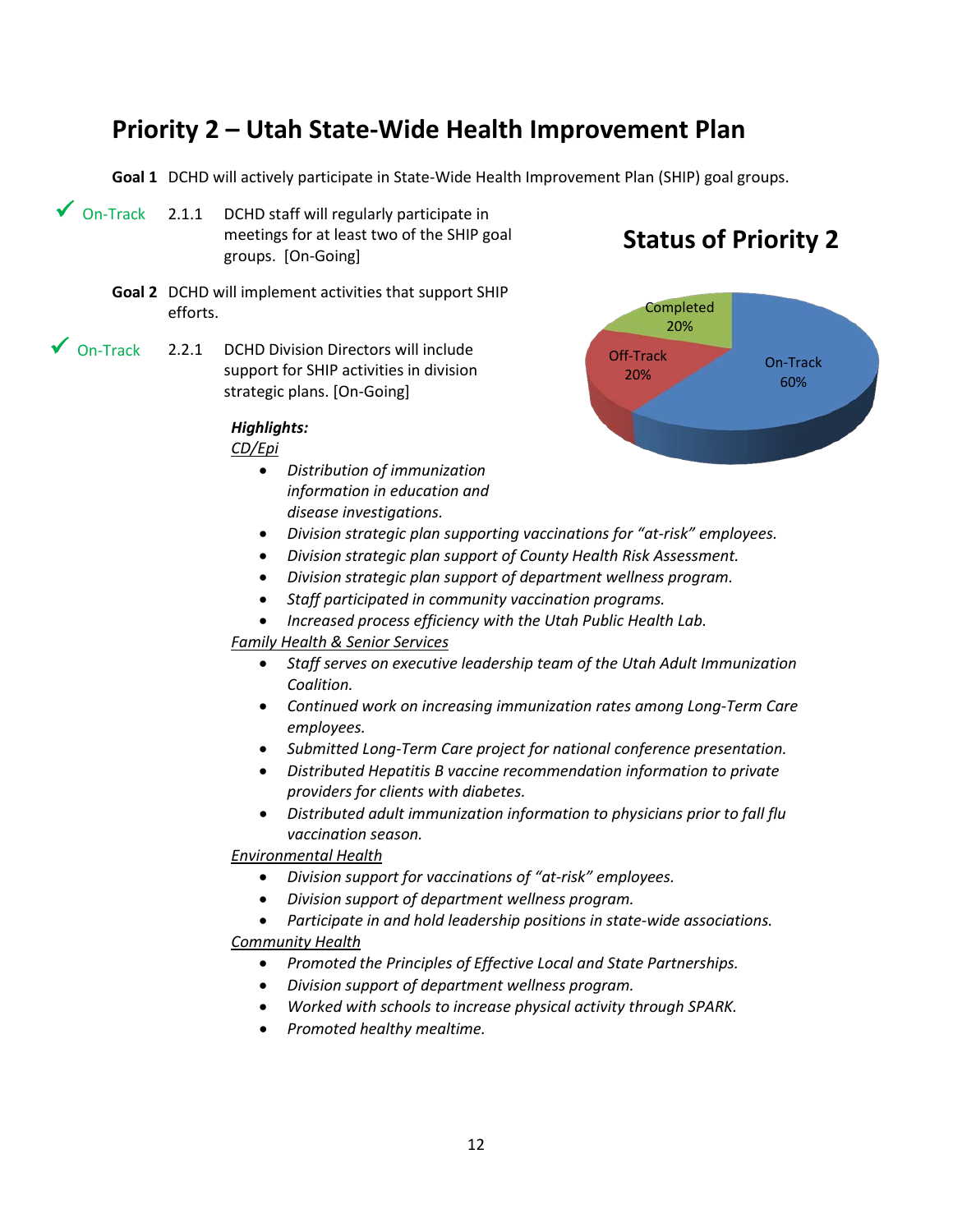2.2.2 Increase regular structured physical activity each day in school children by expanding the SPARK program in at least six additional Davis School District schools. [12/15]  $\sqrt{\text{Completely}}$  2.2.2

### *Highlights:*

- *Objective completed in 2014.*
- *Secured funding from UDOH and through the CHIP obesity workgroup to secure implementation of the Healthy Bodies Healthy Minds program in the 2014-2015 school year.*
- $\checkmark$  On-Track 2.2.3 Promote shared healthy family meal time messages through at least two avenues annually. [On-Going]

### *Highlights:*

- *Promoted family meal time messages through department social media.*
- 2.2.4 Work with the Davis County School District to implement an employee vaccination policy. [12/15] Off-Track 2.2.4

### *Why are we off-track?*

*Davis School District officials have expressed an interest in reevaluating possible implementation of an employee vaccination policy in the future.* 

### *Recommendations:*

- *Monitor progress of SL Board of Health immunization regulation.*
- *Continue to provide school officials with immunization information and promote the importance of employee vaccination policies.*
- *Extend objective deadline to December 31, 2016.*
- Off-Track 2.2.5a Increase immunization rates by age 2 (4:3:1:3:3:1) in children receiving WIC services from 62.6% (2013) to 85%. (Short-Term objective) [12/15]

### *Why are we off-track?*

*Second quarter data shows immunization rates at 83%. Program manager has left the department and no further reporting has been completed.* 

### *Recommendations:*

- *Prioritize training multiple staff members to complete reporting practices.*
- *Maintain project as a program priority.*
- $\checkmark$  On-Track 2.2.5b Increase immunization rates by age 2 (4:3:1:3:3:1) in children receiving WIC services to 90%. (Long-term objective) [12/18]
- $\checkmark$  On-Track 2.2.6 Increase influenza immunization rates of long-term healthcare workers in Davis County from 66% (2012) to 85%. [12/18]

- *Current immunization rates within LTC are at 76%.*
- *Almost 6% increase from 2014 rates.*
- *Possible state rule requiring immunizations is being considered.*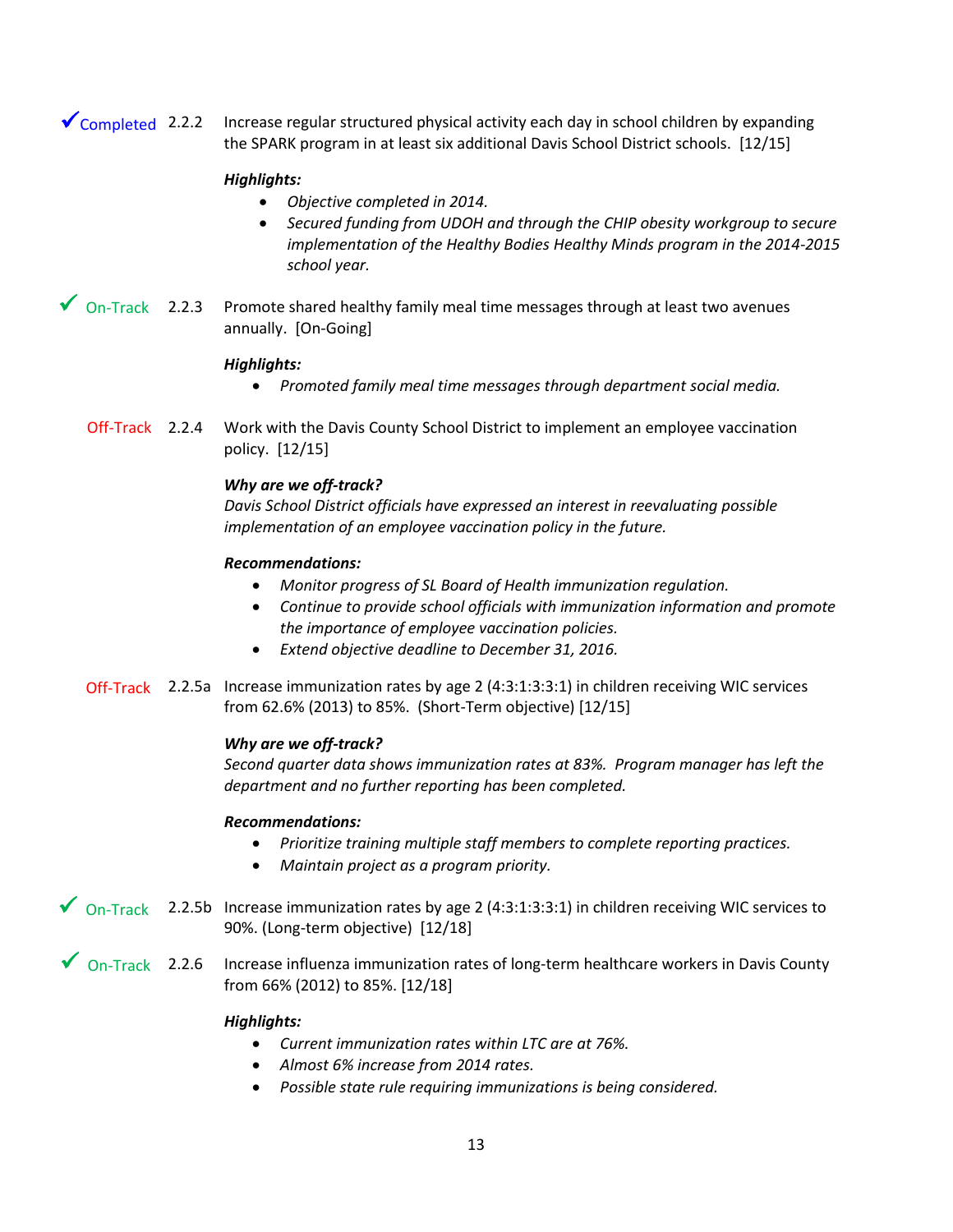### *Recommendations:*

- *Continue education efforts and support during fall flu season.*
- *Replacement of Immunization program staff on the committee.*
- $\checkmark$  On-Track 2.2.7 Increase the percentage of Davis County adults ages 65+ who report receiving at least one pneumococcal vaccination from 75.1% in 2011 to 90% (Healthy People 2020 Target). [12/18]

### *Highlights:*

- *Rates are currently at 75.9% per the 2014 BRFSS report.*
- *Staff participated in NUIC training.*
- *Included adult immunization education in issue of Davis County Clipper.*
- *Participated in the Utah Adult Immunization Coalition.*
- 2.2.8 Provide employee training on "Principles for Effective Local and State Partnerships" and encourage commitment to practicing the principles in every-day work-life through signed agreement. [12/15]  $\checkmark$  Completed 2.2.8

### *Highlights:*

• *87.2% of staff has completed the recommended training.*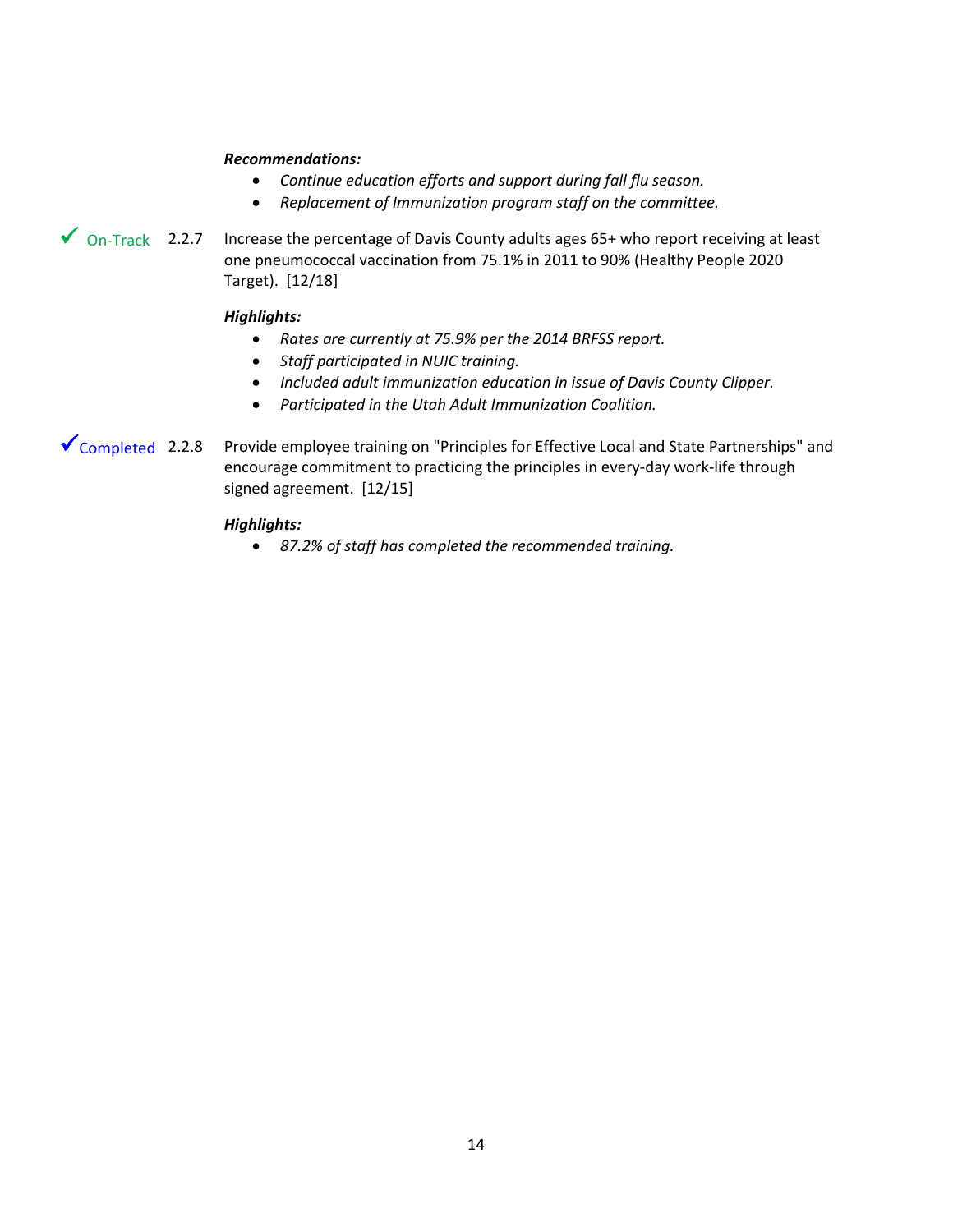### **Priority 3 – Public Health System Coordination**

- **Goal 1** DCHD actively assesses the effectiveness of the public health system and engages partners to make system improvements.
- $\checkmark$  Completed 3.1.1 Conduct local public health system assessment. [12/15]

### *Highlights:*

- *Assessment meeting held October 28, 2015.*
- *Excellent partner participation.*
- *Baseline established and strengths and weaknesses were identified.*

### **Status of Priority 3**



• *31 out of 50 participants provided feedback regarding the meeting by completing participant evaluation forms.* 

### *Recommendations:*

- *Better training for staff conducting and documenting assessment to streamline the process and to ensure critical responses are documented.*
- *Provide educational materials to participants before assessment.*
- *If possible find larger meeting rooms to accommodate community partners and key staff members.*
- DCHD will participate in bringing health and human services agencies together to assess county human service's needs, determine appropriate human services coordination structure, and assist with human services improvement plans. [12/15] Removed 3.1.2

### *Why objective was removed from plan:*

- *Champion of the objective has left office. New champion was not identified.*
- *Objective was not a department priority.*
- *No staffing resources were available to coordinate effort.*
- **Goal 2** DCHD provides the community with current, comprehensive information about health and aging network resources and services in Davis County.

◆ Completed 3.2.1 DCHD will launch, maintain, and promote an online health resource locator to educate about existing health resources and services in Davis County. [12/15]

- *Live access to resource directory from the Davis4Health tab on new department website.*
- *21,000 hits to the site have been documented with little promotion.*
- *The use-ability and search-ability aspects of the site are continually being reviewed and improved.*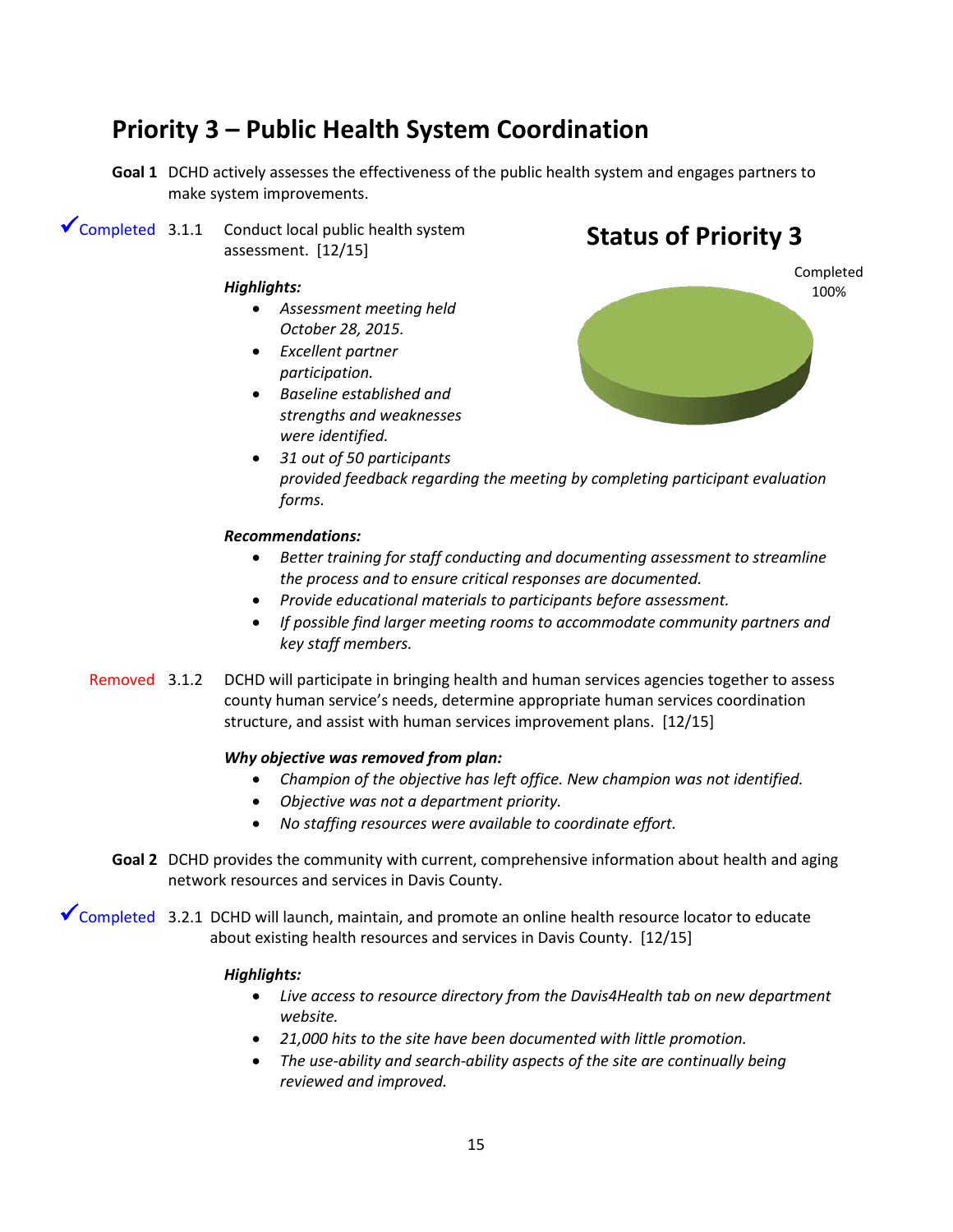### **Priority 4 – Communication**

- **Goal 1** Improve communication within DCHD so employees receive clear communication about current events, policies, procedures and the direction of the department.
- The Project Val-You Team, will evaluate communication needs using SWOT survey results and identify areas for improvement. [12/15]  $\checkmark$  Completed 4.1.1

### *Highlights:*

• *Analyzed SWOT results and chose communication as an area that needed improvement.* 

### **Status of Priority 4**



- *Conducted staff focus groups and individual interviews regarding communication within the department. 40% of staff participated.*
- *Implemented QI project to improve communication.*
- 4.1.2 Management Team will update department employee contact list with current names and phone numbers and share the information with staff. [12/14]  $\sqrt{\text{Completed}}$  4.1.2
- $\checkmark$  Completed 4.1.3 The Project Val-You Team will implement at least one communication QI project. [12/15]

### *Highlights:*

- *Conducted an employee satisfaction survey that asked five questions regarding internal department communication. The goal was to increase the average percentage of the questions from 42% to 50%. The survey showed the overall percentage increased to 59.2%.*
- *Regular updates from Director and Deputy Director.*
- *New employee orientation processes were implemented.*

 $\checkmark$  Completed 4.1.4a The Project Val-You Team will assess a variety of new tools to communicate with employees (may include video updates, newsletters, etc.). [12/15]

- *Conducted survey measuring employee satisfaction with internal communication.*
- *Survey used to measure the effectiveness of implemented communication tools.*
- *Implemented several new communication tools:*
	- o *New employee orientation.*
	- o *Department newsletter.*
	- o *Regular updates from the Director and Deputy Director.*
- *Intranet training videos made available to all staff.*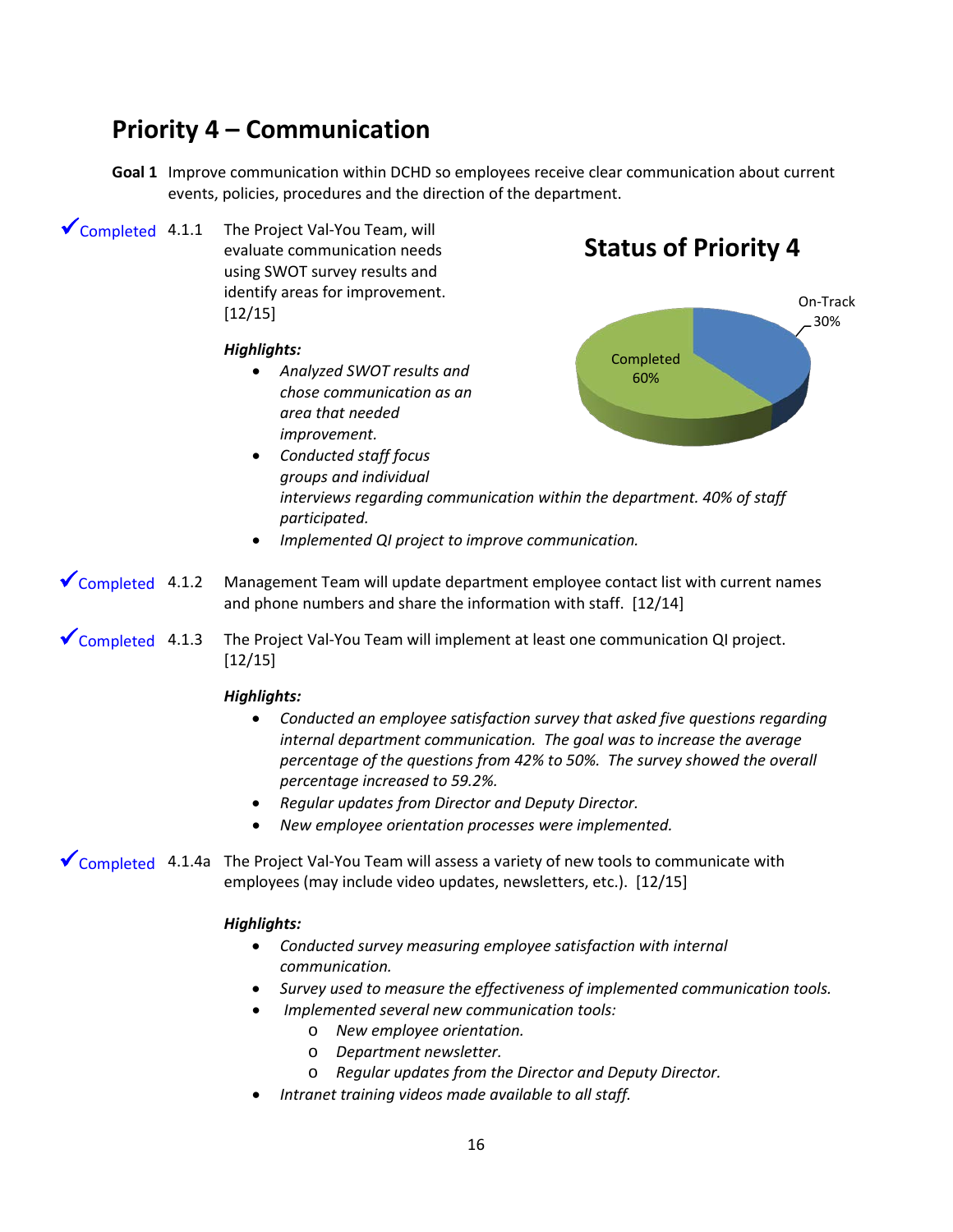### $\checkmark$  Completed 4.1.4b Employees will receive an update via a new communication tool. [12/15]

4.1.5 Hold quarterly department functions/events creating an informal atmosphere for staff to network with employees from across the department from 2014-2018. [On-Going]  $\sqrt{$  On-Track 4.1.5

### *Highlights:*

- *March Madness – March 13*
- *May the Fourth Be With You – May 4*
- *Pixar Pizza Party – September 1*
- *Pancake Breakfast – November 30*
- $\checkmark$  On-Track 4.1.6 Conduct annual department in-service for all employees from 2014-2018. [On-Going]
- $\checkmark$  On-Track 4.1.7 Each division will conduct at least one yearly in-service and/or staff retreat from 2015-2018. [On-Going]

### *Highlights:*

- *CD/EPI – March 19, 2015.*
- *Family Health & Senior Services – September 1, 2015.*
- *Community Health – July 8, 2015, follow up- July 20, 2015.*
- *Environmental Health – November 24, 2015.*
- **Goal 2** DCHD will engage in more strategic, relevant, and timely communication with community partners and the public.
- Develop a social media plan to identify appropriate channels of communication with the community and to strengthen social media presence. [12/14]  $\checkmark$  Completed 4.2.1
- Update DCHD website with the end user in mind to provide current information, improve ease of use, and offer online services. [12/18]  $On-Track$  4.2.2

- *Objective finished three years early.*
- *Health department staff now controls website content.*
- *Department pages have 23,506 hits overall since the site went live to the public on October 21, 2015.*
- *Health department site organization, functionality, and look was incorporated into overall County website design.*
- *Tools such as online payments continue to be assessed and implemented as completed.*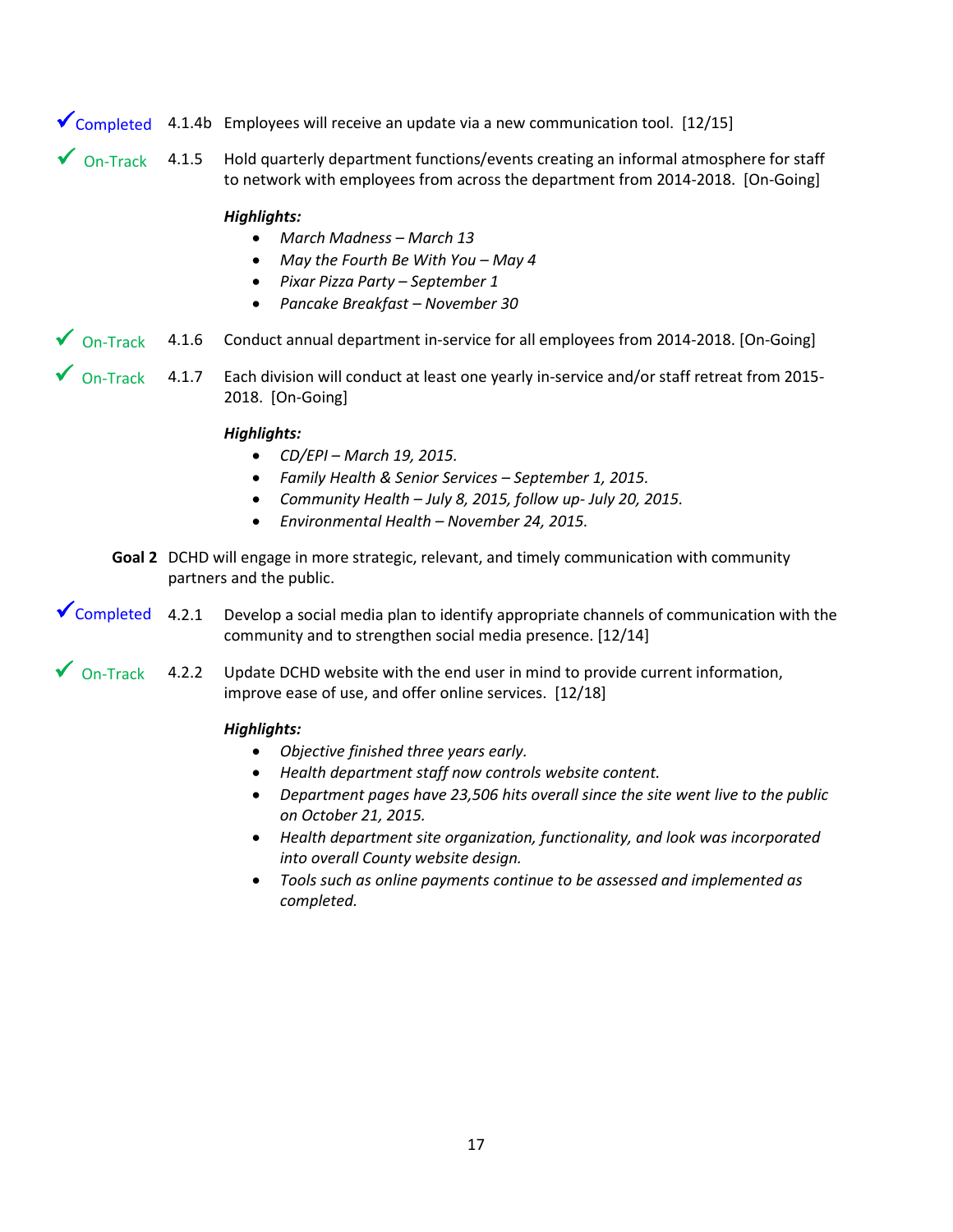### **Priority 5 – Performance Management & Quality Improvement Culture**

**Goal 1** Develop and implement a department-wide performance management system.

- Establish a performance management/Quality Council team with representation from all DCHD divisions. [5/14]  $\checkmark$  Completed 5.1.1
- 5.1.2 Develop a performance management framework. [6/15] **V** Completed

### *Highlights:*

• *Framework is based on the Turning Point Model for Performance Management in Public Health.*

### **Status of Priority 5**



- *Framework training was provided to 85% of staff.*
- *Each bureau identified two performance measures.*

#### 5.1.3 Develop and provide advanced performance management training to Quality Council members, senior leadership, and the Management Team. [9/14]  $\sqrt{\text{Completed}}$  5.1.3

#### Provide basic performance management training to 85% of DCHD employees. [12/15]  $\checkmark$  Completed 5.1.4

#### 5.1.5 Provide training opportunities for performance management on an ongoing basis, at least one training every three years for each employee. [Every 3 Years] Removed

### *Why objective was removed from plan:*

- *Objective was redundant. Met with objective 5.1.3*
- Each DCHD bureau will develop at least two measures for monitoring. [8/15]  $\checkmark$  Completed 5.1.6

### *Highlights:*

- *Conducted individual performance management training with each bureau.*
- *Reviewed measures based on criteria for effective and meaningful measures.*
- $\checkmark$  On-Track 5.1.7 All DCHD bureaus will have fully developed standards, measures, and targets. [8/17]

- *Each bureau reviewed current measures and brainstormed additional measures based on bureau priorities.*
- *Reporting on measures began in September of 2015.*
- *A dashboard was created to monitor measure progress.*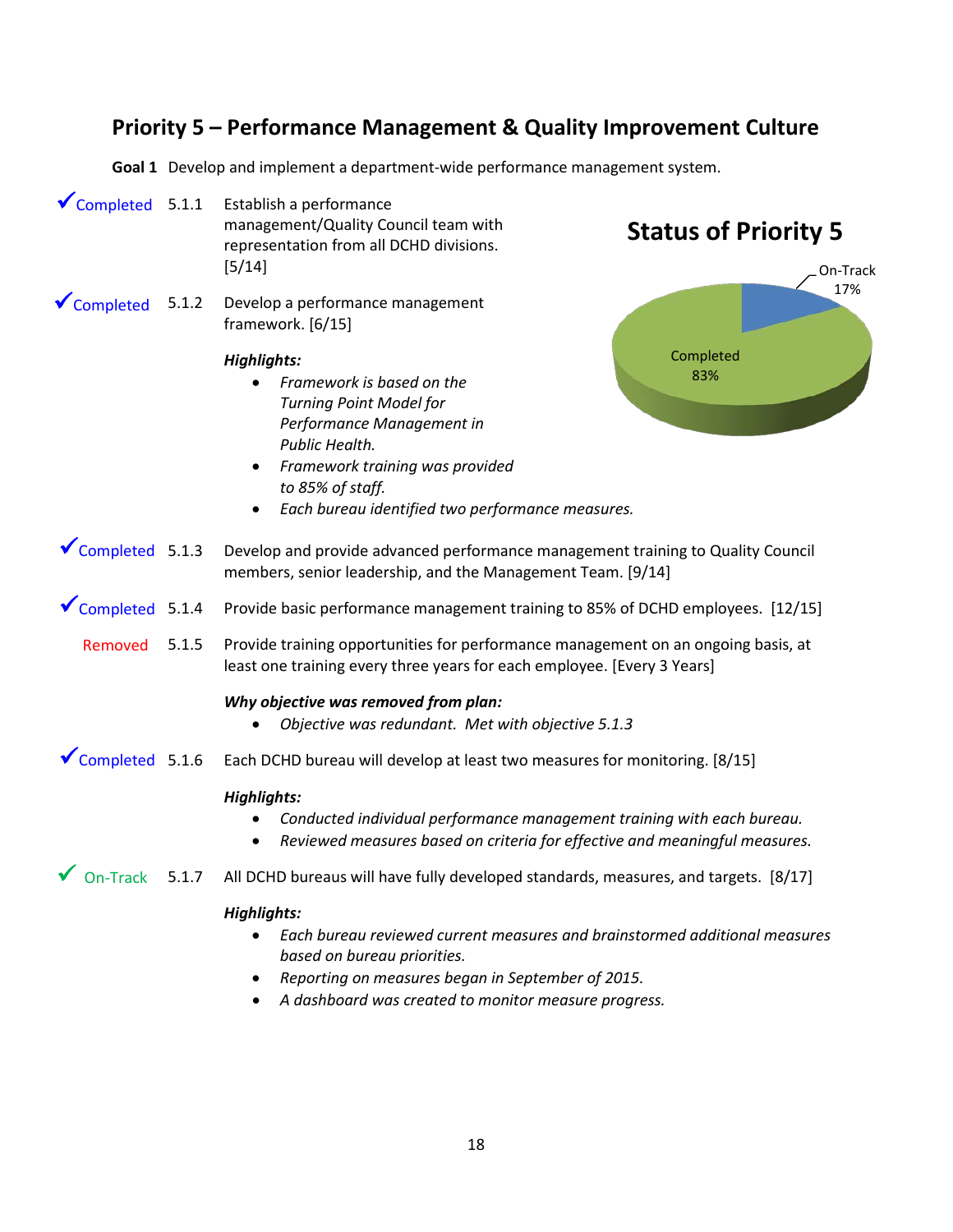- **Goal 2** Build capacity for doing QI and implement QI to increase effectiveness and efficiency of DCHD programs.
- 5.2.1 Develop a Quality Improvement Plan that will closely align with performance management system. [7/14]  $\checkmark$  Completed 5.2.1
- 5.2.2 Develop and provide advanced QI training to Quality Council members, senior leadership and the management team. [9/15]  $\sqrt{\frac{20}{2}}$ Completed 5.2.2

### *Highlights:*

- *Provided training opportunities in the follow areas:*
	- o *Introduction to QI concepts (Model for Improvement and PDSA cycle).*
	- o *Performance Management Basics (Turning Point Model).*
	- o *Creating Performance Measures.*
	- o *Change Management.*
- Provide ongoing training opportunities for QI, at least one training every three years for each employee. [Every 3 Years] Removed 5.2.3

### *Why objective was removed from plan:*

- *Objective was redundant. Met with objective 5.2.2*
- 5.2.4 Each DCHD division will identify an area of improvement and will complete and document at least one QI project in this area. [On-Going]  $\sqrt{}$  On-Track 5.2.4

### *Highlights:*

*Family Health & Senior Services*

- *WIC/Imms Collaboration*
- *Meals on Wheels Improvement*
- *Increased Utilization of Caregiver Program*

### *Community Health*

- *Smoke Free Mapping*
- *Increasing the number of endorsed TOP Star Child Care Centers Environmental Health*
- *Coaching Consistent Division Calls CD/EPI*
- *Timeliness of Infectious Disease Investigations*
- Provide basic QI training to 85% of DCHD employees. [12/15]  $\sqrt{\frac{20}{2}}$ Completed 5.2.5
- 5.2.6 Complete at least one department-wide QI project. [3/15]  $\sqrt{\frac{20}{2}}$ Completed 5.2.6

- *Employee Distinction Award project completed in 2014.*
- *Project Val-You Communication Project completed 2015.*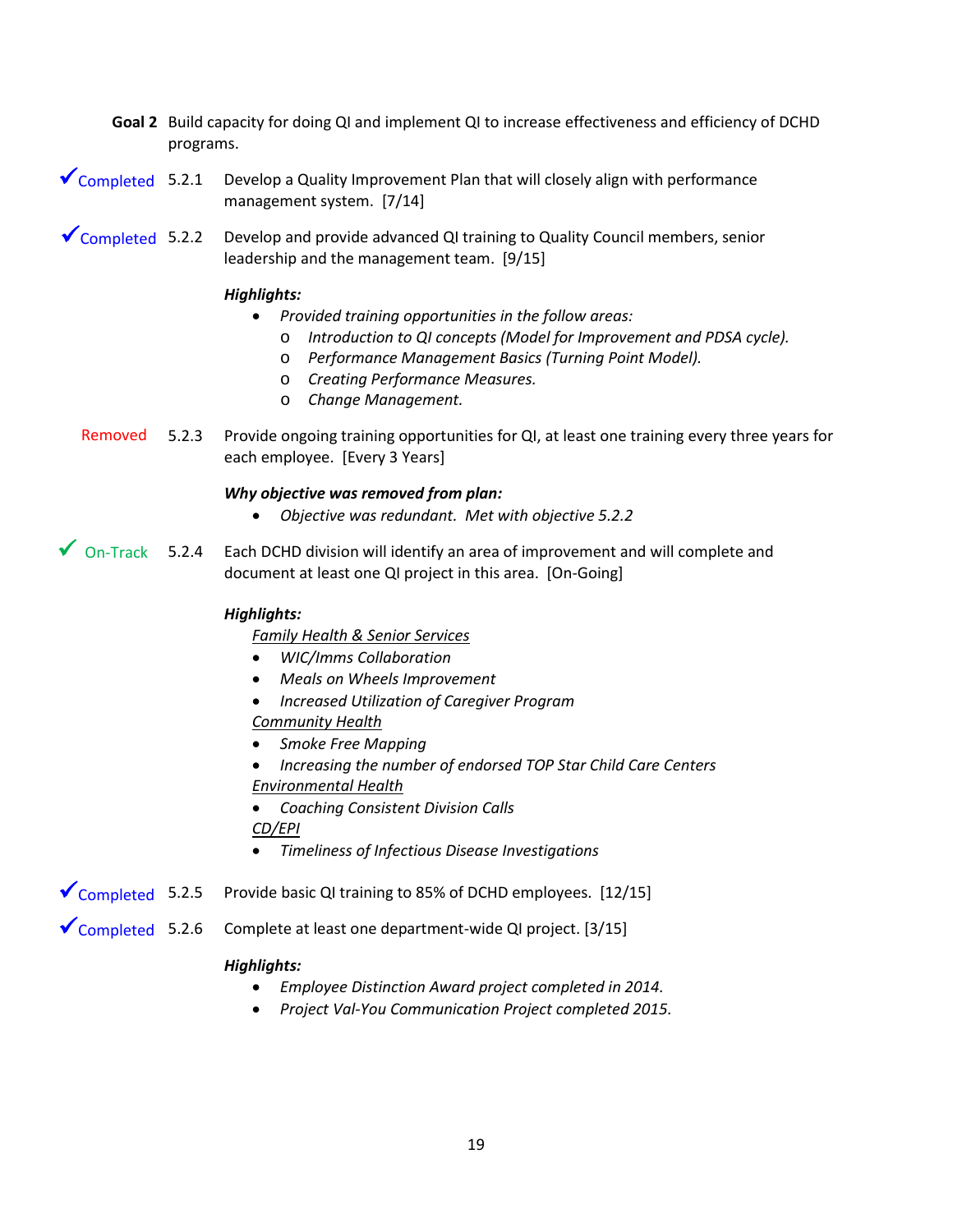### ◆ Completed 5.2.7 Conduct a self-assessment of organizational capacity and culture of QI (e.g. NACCHO's self-assessment tool) to identify targets for continued improvement. [6/15]

- *Developed a plan to administer tool.*
- *Utilized five different groups to complete the assessment.*
- *Assessment analysis showed the department is in Phase Three.*
- *The lowest scoring foundational element was Customer Focus. The 2016 QI Plan will focus improvement strategies for this area.*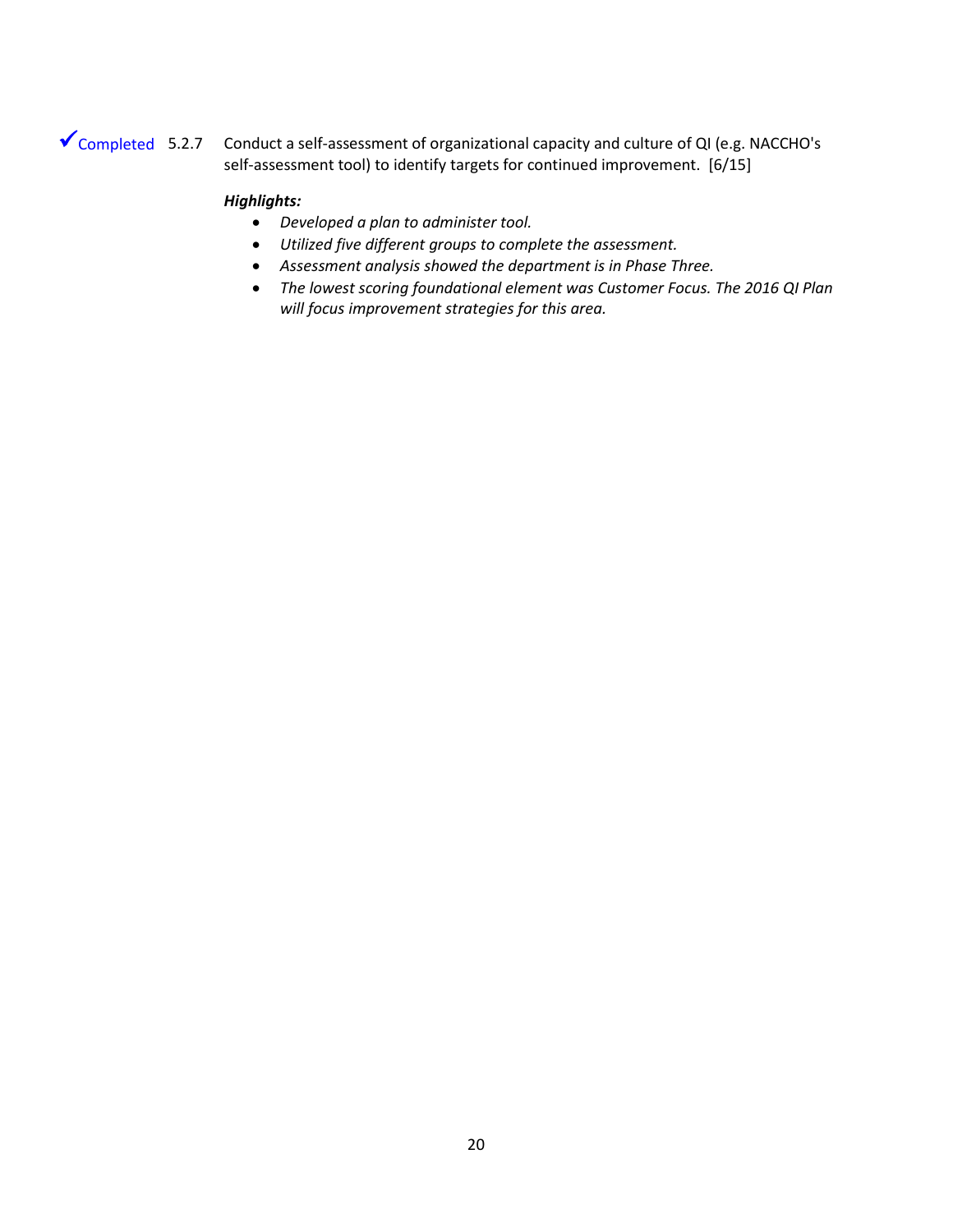### **Priority 6 – Workforce Development**

**Goal 1** Create a culture in which employees feel valued and appreciated.

 $\bigvee$  On-Track 6.1.1 Complete a QI project to measure and improve employees' sense of value and appreciation. [12/18]

### *Highlights:*

- *Project Val-You team focused QI project on improving communication.*
- *Positive staff perception of internal communication processes increased from a baseline of 42% to 59.2%.*
- *The Workforce Development team will continue employee satisfaction efforts.*

### **Status of Priority 6**



 $\checkmark$  On-Track 6.1.2 Provide recognition to engaged employees. [On-going]

### *Highlights:*

- *Employee Distinction Awards were presented at 2015 annual In-service.*
- *Letters of recognition were disemminated to all Distinction Award nominees.*
- *Thank you breakfast was provided to all employees for their efforts in the department's accreditation process.*
- **Goal 2** DCHD will ensure a competent public health workforce.

Off-Track 6.2.1 Develop a personal training plan for each employee annually. [12/15]

### *Why are we off-track?*

*Initially there was confusion among supervisors about the purpose of the plans and the process to complete them. Currently 97% of staff have completed a personal training plan. This excludes senior/appointed staff and new employees that started with the department within the last six months.* 

### *Recommendations:*

*Supervisors need to continue working with staff to develop plans to ensure each staff member has the opportunity to identify training areas and opportunities for professional growth.*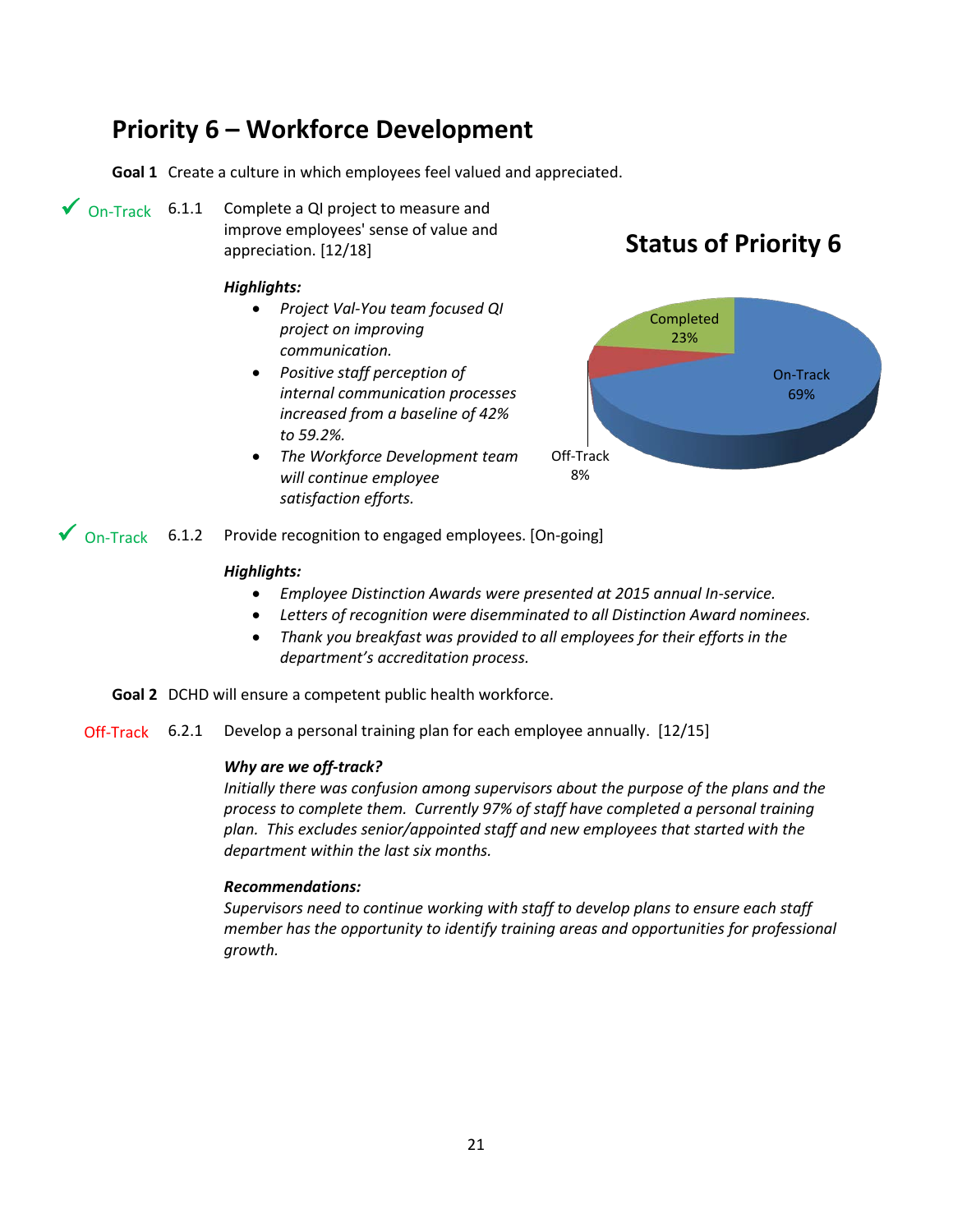$\checkmark$  On-Track 6.2.2 At least 85% of employees will have completed mandatory and program specific required trainings. [On-Going]

### *Highlights:*

### *County Training*

- *Driver Training – 96.3%*
- *Employee Harassment Training – 96.7%*
- *Supervisor Harassment Training – 100%*
- *Workplace Violence Training – 85%*
- *CPR/AED – 85.7%*

### *Department Training*

- *Multicultural Training – 87%*
- *Confidentiality/HIPPA Training – 89.6%*
- *Standards Training – 89.6%*
- *QPR Training – 88.6%*
- *PH Partnership – 87.6%*
- $\checkmark$  On-Track 6.2.3 100% of required licensures and certifications will be current. [On-Going]
- Develop a procedure for employees to request an alternative work schedule for the purpose of pursuing formal education. [12/14]  $\sqrt{\text{Completed}}$  6.2.4
- Provide essential functions training opportunities. [12/15]  $\sqrt{\frac{20}{2}}$ Completed 6.2.5

### *Highlights:*

- *Monthly communication series trainings were provided throughout 2015.*
- *Communication series training videos were made available to staff on the intranet.*
- $\checkmark$  On-Track 6.2.6 Create a public health core competency curriculum and aging network curriculum and certificate program. [12/16]

### *Highlights:*

- *Workforce Development team determined the workforce assessment needs to be completed again. Assessment is three years old.*
- *Next steps are to meet with representatives of UDOH to assess the feasibility of participating in UDOH's contract with the University of Utah to utilize their workforce assessment tool.*

### *Recommendations:*

• *Workforce Development Plan was revised and created a new target date of December 31, 2017. Recommend adjusting objective target date to match.* 

 $\checkmark$  On-Track 6.2.7 Develop a project based learning system to cross train employees. [12/17]

### *Highlights:*

• *Internal opportunity provided to EH staff member to work on an Ebola grant. The staff member is currently being cross-trained.*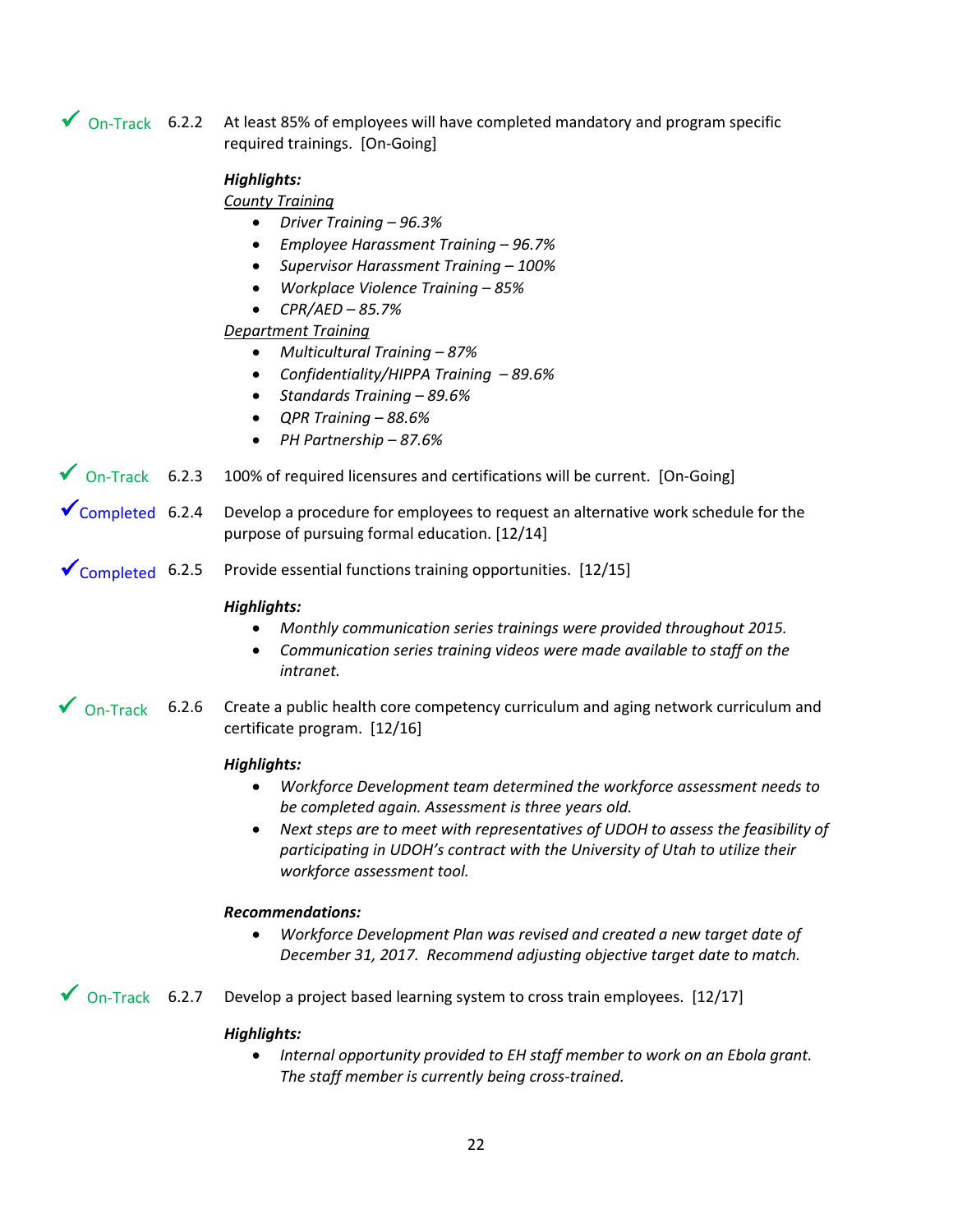Review and update the workforce development standard. [On-Going]  $\sqrt{\phantom{a}}$  On-Track 6.2.8

**Goal 3** Develop and improve supervisory, leadership, and programmatic skills of DCHD managers.

6.3.1a Develop an employee handbook to be implemented department-wide. [6/15] ◆ Completed

### *Highlights:*

- *Employee handbook was completed in May 2015.*
- *Hard copy was distributed to all employees.*
- *Electronic version of the handbook was made available on department shared x drive.*

 $\checkmark$  On-Track 6.3.1b The Workforce Development Team will annually review the employee handbook. [On-Going]

### *Highlights:*

• *Workforce Development Team has scheduled a review of the handbook in the spring of 2016.*

### *Recommendations:*

- *Change objective lead to Workforce Development Chair.*
- Provide a curriculum on management principles that current managers are required to attend. [12/16]  $\sqrt{}$  On-Track 6.3.2

### *Highlights:*

- *Workforce Development Team provided input on manager training standard.*
- *Training curriculum standard is being reviewed.*

### *Recommendations:*

• *Change objective lead to sub-committee chair.*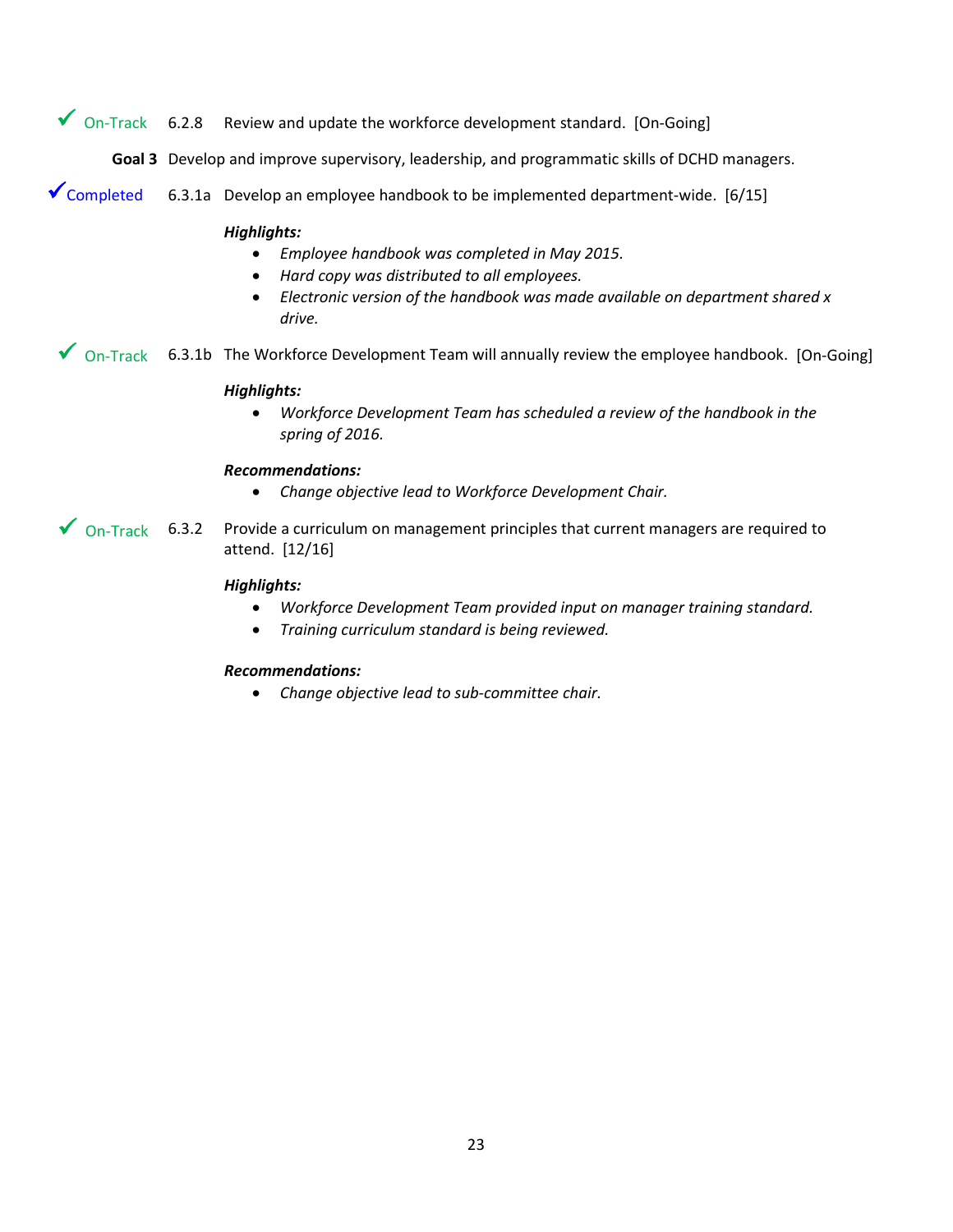### **Priority 7 – Employee Wellness**

**Goal 1** Improve the health and well-being of DCHD employees.

 $\sqrt{0n-Track}$  7.1.1

Maintain a standing DCHD wellness committee. [On-Going]

### *Recommendations:*

- *Identify new champion.*
- *Re-evaluate the department wellness program to identify possible changes.*
- *Appoint new committee members.*
- DCHD wellness committee will create a mission and logo for the program. [1/14]  $\sqrt{\frac{2}{2}}$ Completed 7.1.2
- Complete a comprehensive employee wellness program plan. [12/14]  $\sqrt{\frac{20}{2}}$ Completed 7.1.3

### **Status of Prioritiy 7**



7.1.4 Annually 90% of employees will participate in the HRA. [On-Going] Off-Track

### *Why are we off-track?*

*Wellness committee developed marketing materials to remind and encourage participation. Despite efforts 107 of 123 employees participated in the HRA, this represents 87% participation and misses the 90% goal.*

### *Recommendations:*

- *Change goal percentage to 85% to match other department wide benchmarks.*
- *Continue education efforts in 2016.*
- Write a health risk assessment standard. [12/14]  $\sqrt{\text{Completed}}$  7.1.5
- 7.1.6 60% of employees will be in the minimum risk category for blood pressure. [12/18] On-Track

### *Highlights:*

- *65.4% in 2015 HRA.( 47% - 2014)*
- 7.1.7 80% of employees will be in the minimum risk category for cholesterol. [12/18] Off-Track

### *Why are we off-track?*

*2014 HRA aggregate data showed 73% of employees in the minimum risk category. 2015 HRA aggregate data showed 71% of employees in the minimum risk category. Despite having three more years to complete this objective the data is moving in the wrong direction.*

### *Recommendations:*

• *Increase cholesterol education.*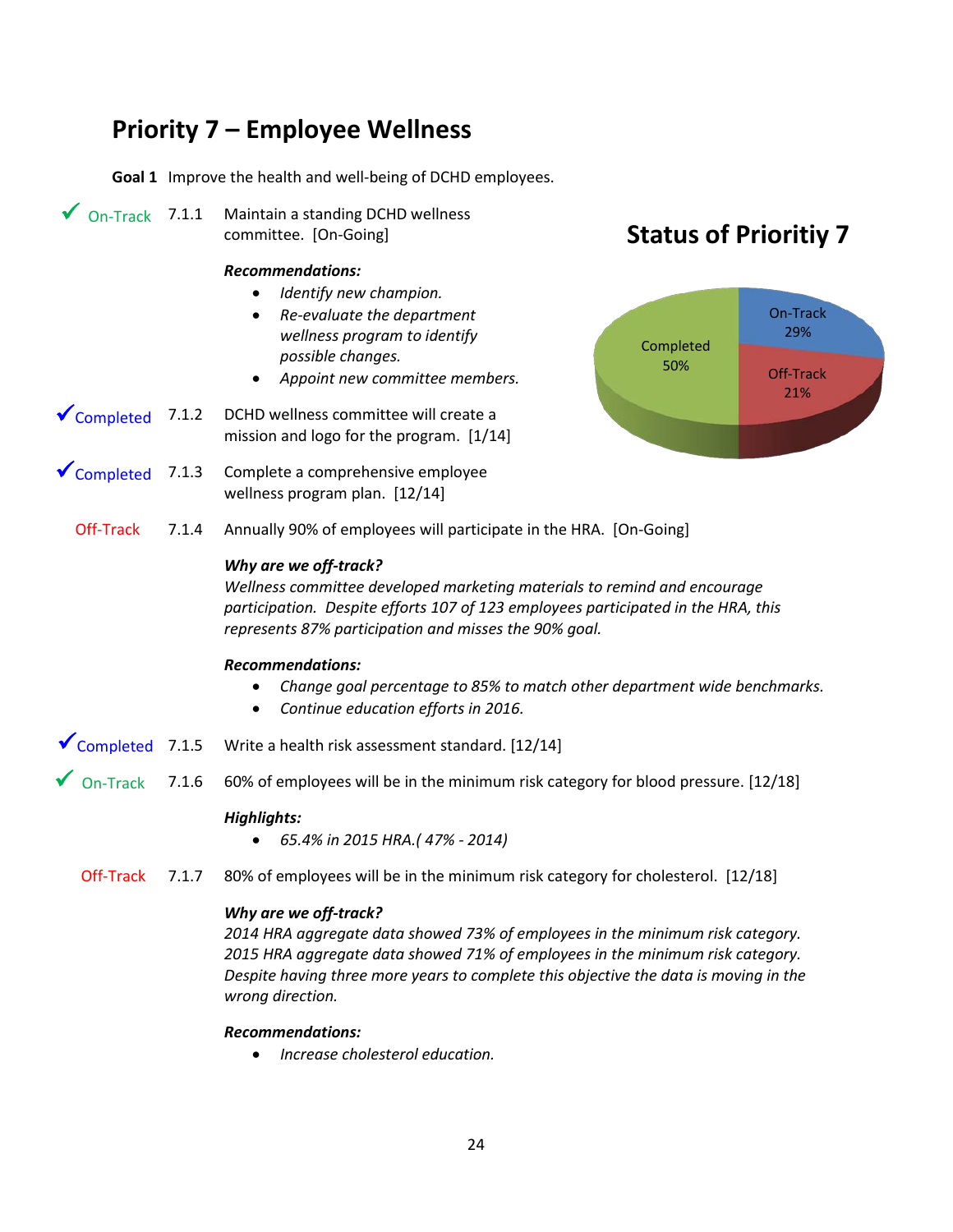|  |  | Off-Track 7.1.8 90% of employees will be in the minimum risk category for glucose. [12/18] |  |  |  |  |
|--|--|--------------------------------------------------------------------------------------------|--|--|--|--|
|--|--|--------------------------------------------------------------------------------------------|--|--|--|--|

### *Why are we off-track?*

*2014 HRA aggregate data showed 88% of employees in the minimum risk category. 2015 HRA aggregate data showed 74.8% of employees in the minimum risk category. Despite having three more years to complete this objective the data is moving in the wrong direction.*

### *Recommendations:*

- *Increase glucose education.*
- 7.1.9 40% of employees will be in the minimum to moderate risk category for body fat. [12/18]  $\sqrt{}$  On-Track 7.1.9

### *Highlights:*

- *28.01% in 2015 HRA.(25% - 2014)*
- $\checkmark$  Completed 7.1.10 50% of employees will receive at least 150 minutes of physical activity in a week. [4/15]

- *Wellness survey showed 50% of respondents were active at least 150 minutes a week.*
- ✔ Completed 7.1.11 The DCHD Clearfield campus will make one infrastructure change to increase physical activity. [12/14]
- $\checkmark$  Completed 7.1.12 Provide at least six adult recess opportunities for employees. [12/14]
- 7.1.13 Provide at least six educational opportunities for staff through brown bag instruction and/or health tip emails. [12/14]  $\checkmark$  Completed
- $\checkmark$  On-Track 7.1.14 Establish a physical activity release time policy. [12/18]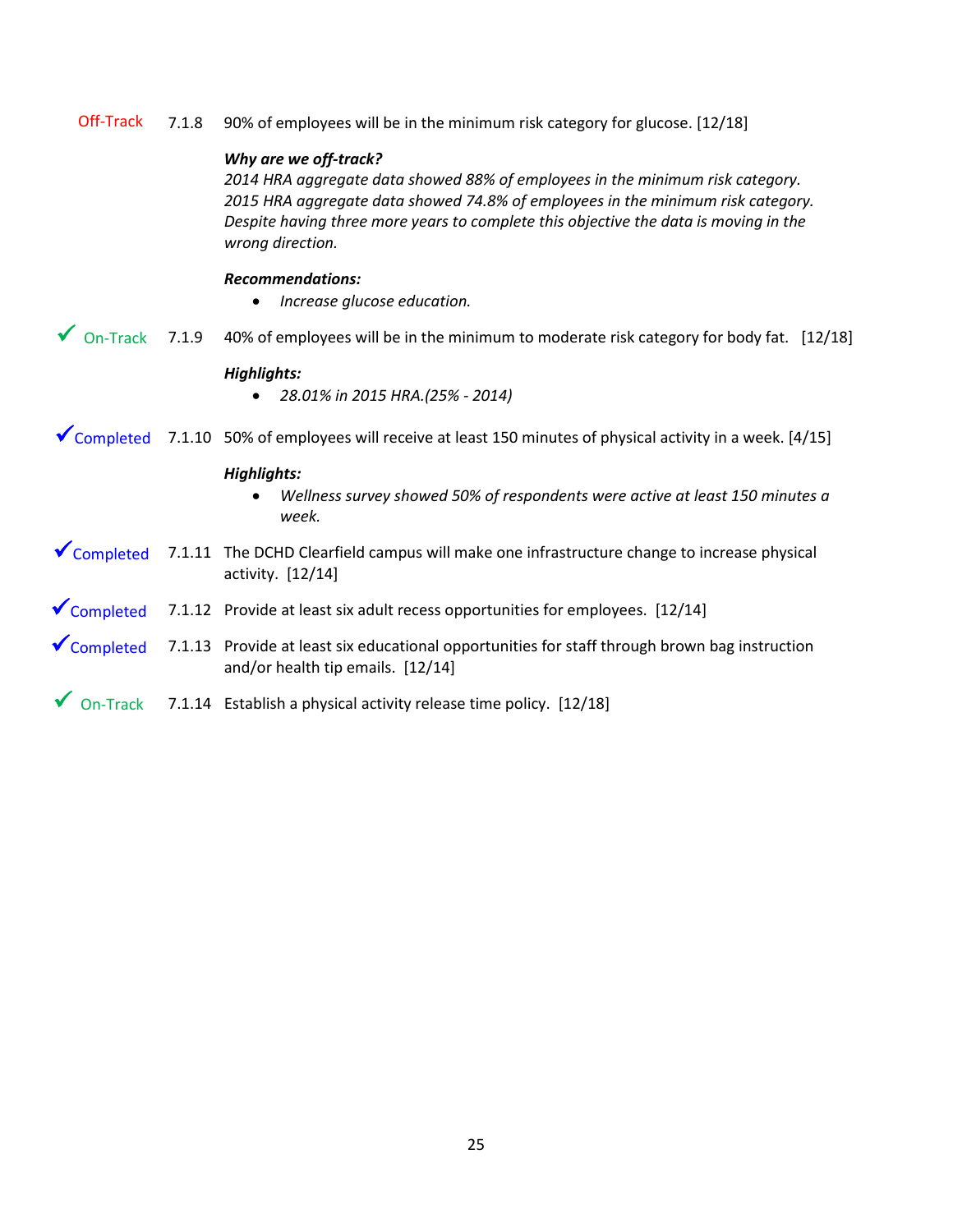### **Annual Strategic Plan Retreat Results**

The annual strategic plan retreat was held on Monday, January 11 and was attended by department leadership, management team members, and objective leads. Participants utilized the annual strategic plan progress report to conduct a comprehensive review of all plan objectives, discuss off-track objectives, prioritize 2016 objectives, and implement amendments to objectives as needed. The following is a summary of the amendments made to the strategic plan based on recommendations identified in the progress report and retreat.

### **Priority 1 – Davis County Community Health Improvement Plan**

1.1.6 Document success in meeting at least 80% of short-term CHIP objectives. [12/15]

### **Amendment**

Objective will be removed from the plan. CHIP workgroups recommended extending completion dates of short-term objectives that were not met in the first two years to December 31, 2018. Those objectives will be monitored in conjunction with other long-term objectives in the CHIP and reported on with objective 1.1.7.

1.1.9 At least 85% of employees will have completed QPR Gatekeeper training. [On-Going]

### **Amendment**

Objective will be shown as complete and the designated completion date changed from ongoing to December 2015. The training has been internalized and is regularly monitored with other department required trainings.

1.1.10 At least one staff will regularly participate in Davis County Active Transportation Committee meetings. [On-Going]

### **Amendment**

Objective will be shown as completed and the designated completion date changed from ongoing to December 2015. Staff participation has been internalized into regular duties. The objective does not require annual reporting.

1.1.12 Promote the benefits of comprehensive employee wellness programs to at least five worksites. [12/16]

### **Amendment**

Objective designated completion date was changed to December 2018. Objective lead changed to Marcie Clark.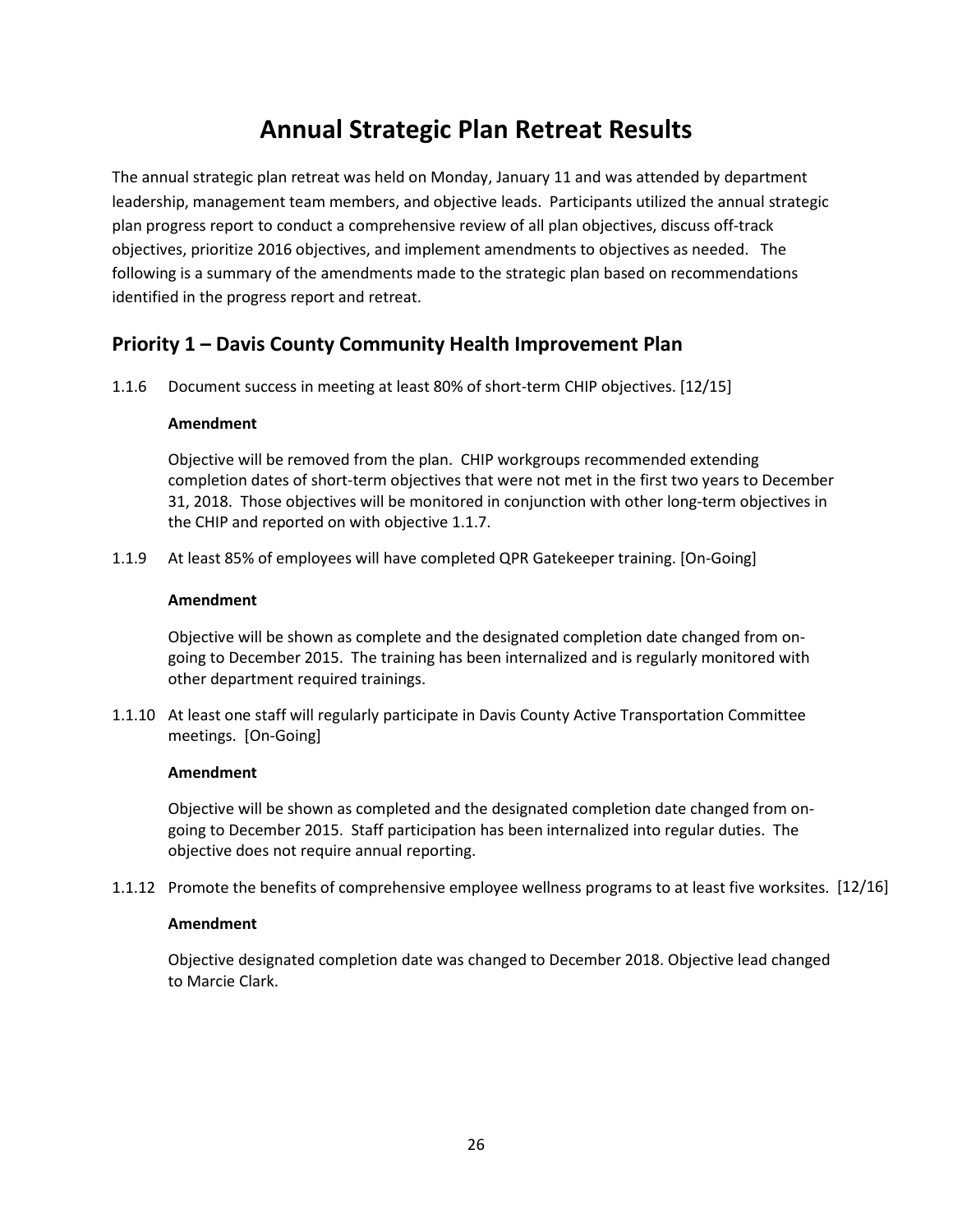1.1.16a Purchase at least one additional air monitor in yearly budget through 2018. [On-Going]

### **Amendment**

Language of the objective was changed to accommodate changes in the department budget done at the County level.

1.1.16a Budget for at least one additional air monitor annually through 2018. [On-Going]

1.2.2 Prepare annual CHIP progress report by January 31 annually through 2019. [On-Going]

### **Amendment**

Language of the objective was amended to remove a finished by date. The report process has been internalized but the completion date is determined by CHIP groups reporting times.

- 1.2.2 Prepare an annual CHIP progress report through 2019. [On-Going]
- 1.2.3 Communicate annual CHIP progress to public health partners and the community through at least two avenues by February 14 annually through 2019. [On-Going]

### **Amendments**

Objective will be shown as completed. CHIP progress is regularly communicated and the annual report is shared through several communication channels. The reporting process and the annual CHIP celebration have been internalized into regular duties and do not require annual reporting.

### **Priority 2 – Utah State-Wide Health Improvement Plan**

2.2.3 Promote shared healthy family meal time messages through at least two avenues annually. [On-Going]

### **Amendment**

Objective will be shown as completed. The promotion process has been internalized into regular duties and does not require annual reporting.

2.2.4 Work with the Davis County School District to implement an employee vaccination policy. [12/15]

### **Amendment**

Designated objective completion date was changed to December 2017 to allow for additional research into a new option. Staff will monitor SL Board of Health progress on implementing a regulation to require immunizations.

2.2.5a Increase immunization rates by age 2 (4:3:1:3:3:1) in children receiving WIC services from 62.6% (2013) to 85%. (Short-Term objective) [12/15]

### **Amendment**

Objective will be shown as completed. Objective is sufficiently monitored and completed through the long-term objective in 2.2.5b.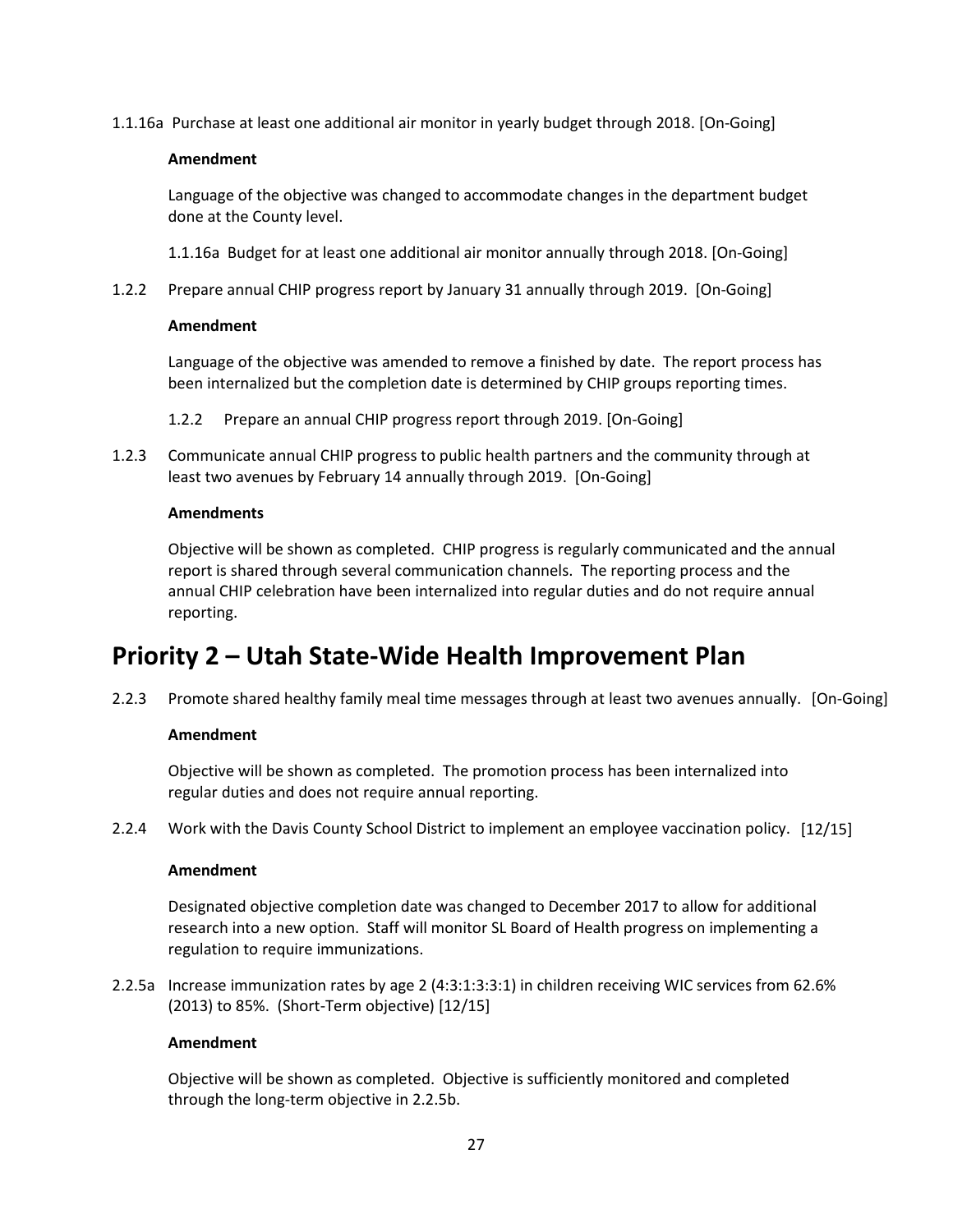### **Priority 4 – Communication**

4.1.2 Management Team will update department employee contact list with current names and phone numbers and share the information with staff. [12/14]

### **Amendment**

Although the objective was designated as complete in 2014 there has been confusion as to how often the list should be updated and who is responsible. Language of the objective has been changed to address needs of the department and a new designated completion date assigned.

- 4.1.2 A department emergency call down list, department directory, and program directory will be updated and shared with staff. [12/16]
- 4.1.5 Hold quarterly department functions/events creating an informal atmosphere for staff to network with employees from across the department from 2014-2018. [On-Going]

### **Amendment**

Objective will be shown as completed and the designated completion date changed to December 2015. Quarterly functions have been internalized into regular department operations and do not need continued annual reporting.

4.1.6 Conduct annual department in-service for all employees from 2014-2018. [On-Going]

### **Amendment**

Objective will be shown as completed and the designated completion date changed to December 2015. Department in-service has been internalized into regular department operations and does not need continued annual reporting.

4.1.7 Each division will conduct at least one yearly in-service and/or staff retreat from 2015-2018. [On-Going]

### **Amendment**

Objective will be shown as completed and the designated completion date changed to December 2015. Division in-services have been internalized into regular department operations and do not need continued annual reporting.

### **Priority 6 – Workforce Development**

6.1.2 Provide recognition to engaged employees. [On-going]

### **Amendment**

Objective will be shown as completed and the designated completion date changed to December 2015. Employee Distinction Awards have been internalized into regular department operations and do not need continued annual reporting.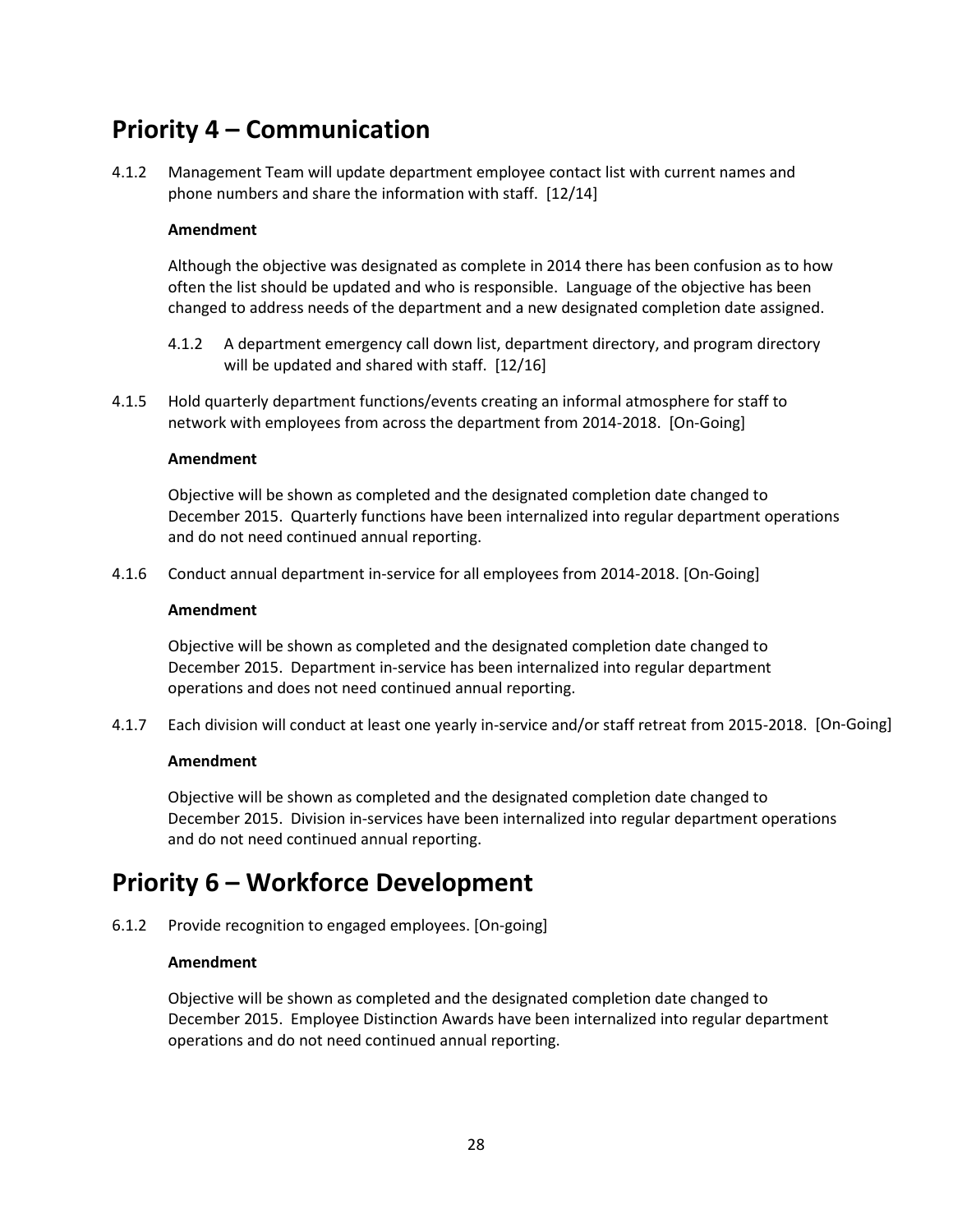6.2.1 Develop a personal training plan for each employee annually. [12/15]

### **Amendment**

Designated objective completion date was changed to December 2016.

6.2.2 At least 85% of employees will have completed mandatory and program specific required trainings. [On-Going]

### **Amendment**

Objective will be shown as completed and the designated completion date changed to December 2015. Tracking of county, department, and program mandatory trainings has been internalized into regular department operations and does not need continued annual reporting.

6.2.3 100% of required licensures and certifications will be current. [On-Going]

### **Amendment**

Objective will be shown as completed and the designated completion date changed to December 2015. Tracking of licenses and certifications has been internalized into regular department operations and does not need continued annual reporting.

6.2.6 Create a public health core competency curriculum and aging network curriculum and certificate program. [12/16]

### **Amendment**

Designated completion date was changed to December 2017 to match completion dates outlined in the Workforce Development Plan.

6.2.7 Develop a project based learning system to cross train employees. [12/17]

### **Amendment**

Designated completion date was changed to December 2018 to match completion dates outlined in the Workforce Development Plan.

6.2.8 Review and update the workforce development standard. [On-Going]

### **Amendment**

Objective will be shown as complete. The workforce development standard is regularly reviewed with all department standards per the schedule outlined in Standard # 29 Governing Documents. Annual reporting is not needed.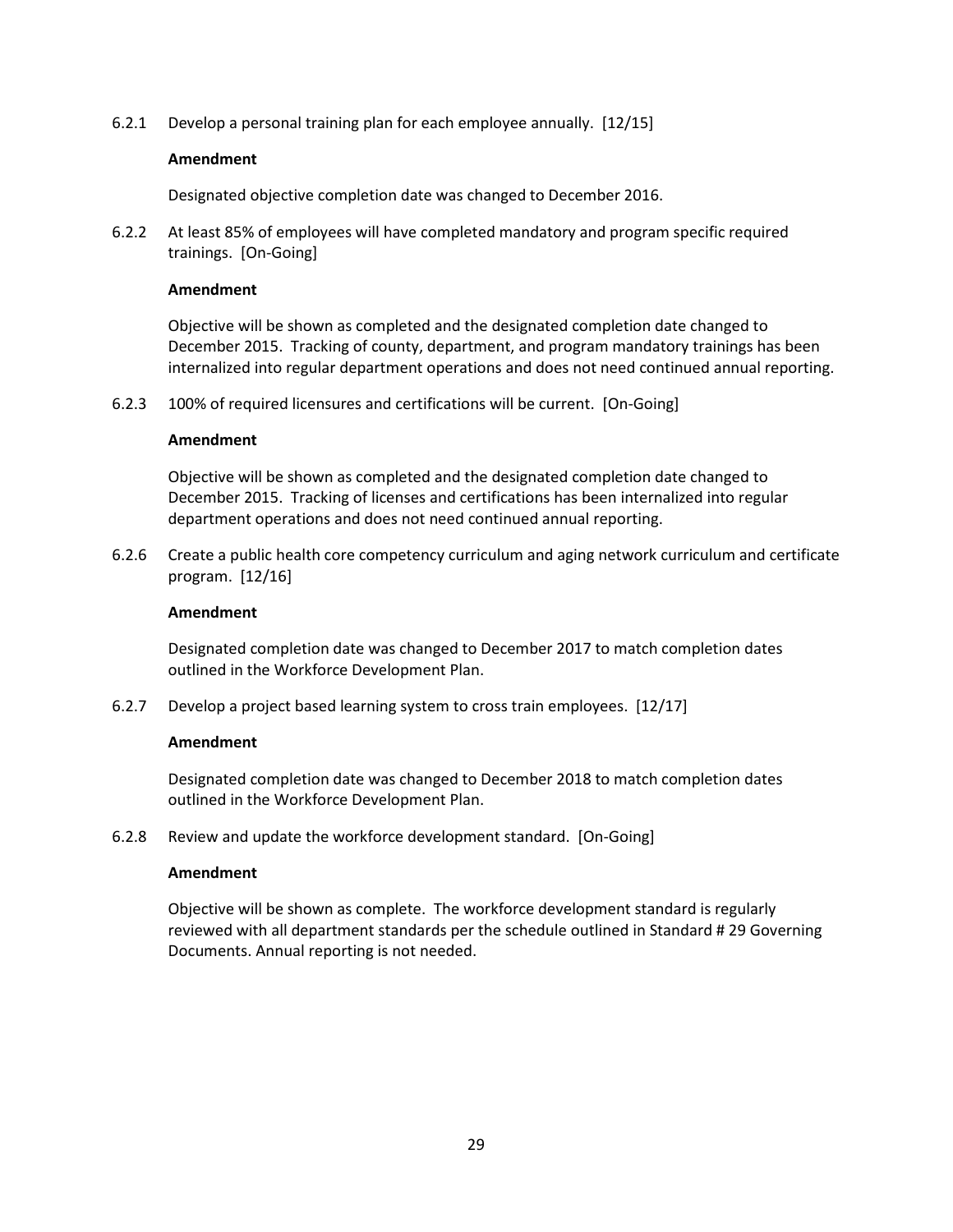### **Priority 7 – Employee Wellness**

7.1.6 60% of employees will be in the minimum risk category for blood pressure. [12/18]

### **Amendment**

Objective has been collapsed into new objective that includes 7.1.6, 7.1.7, 7.1.8, 7.1.9. Due to the loss of a dedicated staff member and changes in the county wellness program the objectives were changed to allow monitoring to identify trends over time but not require specific benchmarks.

7.1.7 80% of employees will be in the minimum risk category for cholesterol. [12/18]

### **Amendment**

Objective has been collapsed into new objective that includes 7.1.6, 7.1.7, 7.1.8, 7.1.9. Due to the loss of a dedicated staff member and changes in the county wellness program the objectives were changed to allow monitoring to identify trends over time but not require specific benchmarks.

7.1.8 90% of employees will be in the minimum risk category for glucose. [12/18]

### **Amendment**

Objective has been collapsed into new objective that includes 7.1.6, 7.1.7, 7.1.8, 7.1.9. Due to the loss of a dedicated staff member and changes in the county wellness program the objectives were changed to allow monitoring to identify trends over time but not require specific benchmarks.

7.1.9 40% of employees will be in the minimum to moderate risk category for body fat.

### **Amendment**

Objective has been collapsed into new objective that includes 7.1.6, 7.1.7, 7.1.8, 7.1.9. Due to the loss of a dedicated staff member and changes in the county wellness program the objectives were changed to allow monitoring to identify trends over time but not require specific benchmarks.

### 7.1.15 **Amendment**

Addition of new objective that combines objectives: 7.1.6, 7.1.7, 7.1.8, and 7.1.9.

7.1.15 Monitor the percentage of employees in the minimum risk categories for blood pressure, cholesterol, glucose, and body fat to identify trends. [12/18]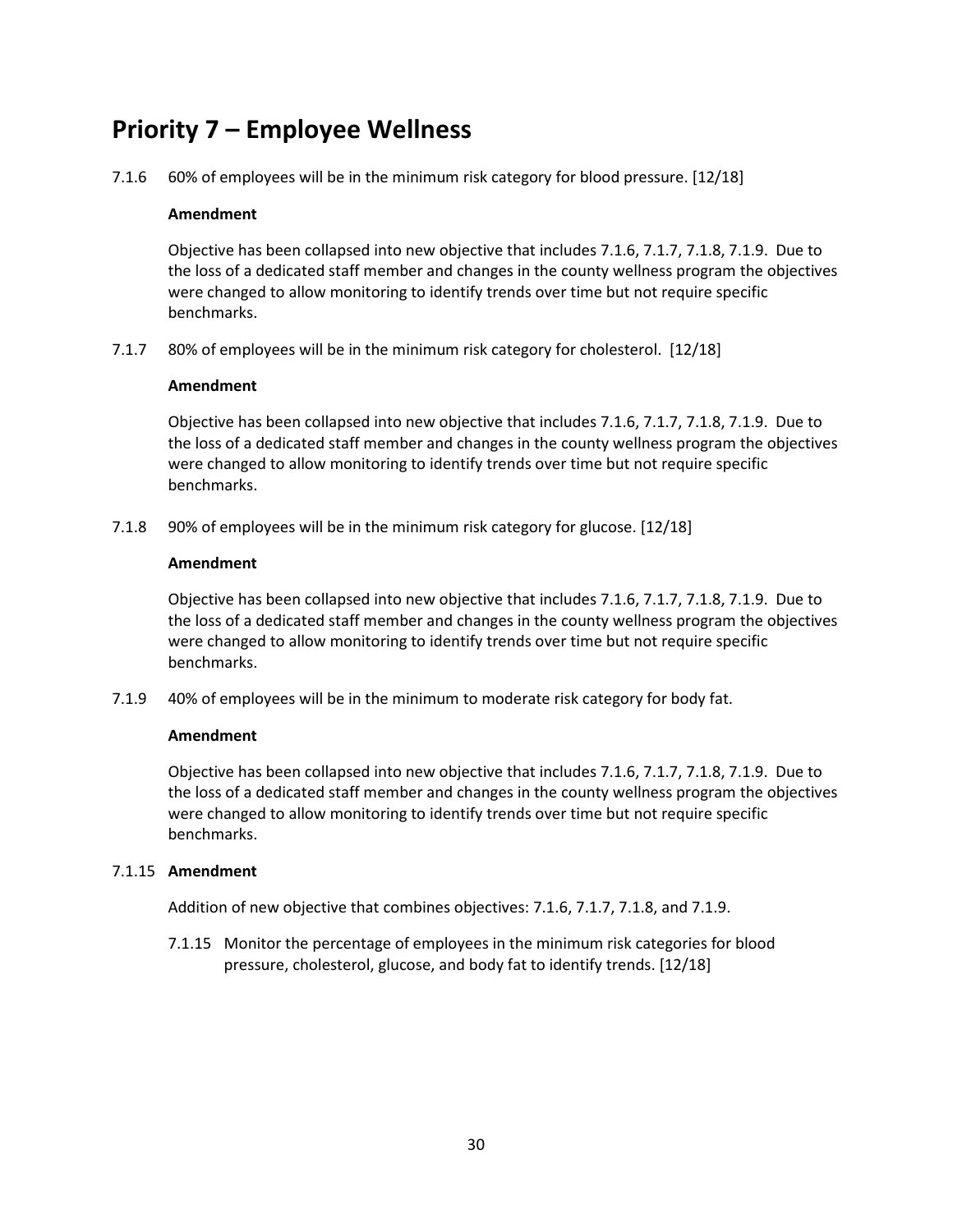### **2016 Strategic Plan Monitoring**

Changes to the strategic plan monitoring process were also identified in the review meeting. The revised process is outlined below.

### **Quarterly Reporting**

All objectives have a quarterly reporting requirement. Documentation requirements for quarterly reporting differ depending on the objective status and are defined as follows:

#### 2016 Objectives

Objectives with a designated completion date of 2016 are assigned oral quarterly reporting dates of April 11, July 11, and October 10 at the Joint Management Team meeting.

#### On-Going and Future Date Objectives

Objectives with designated completion dates of 2017, 2018, or an on-going status are required to be updated on the Strategic Plan Tracking Spreadsheet one week prior to the April 11, July 11, and October 10 Joint Management Team meetings. Objective leads are not required to provide an oral report at these meetings unless the objective has been deemed by a lead to be off-track. At that time the objective will be placed on the Joint Management Team meeting agenda and discussed.

#### **Annual Reporting**

A final annual report will be provided by objective leads for all objectives contained within the strategic plan. Objective leads complete the Objective Reporting Form which captures information about major accomplishments and milestones for the objective. If the objective is identified as off-track, objective leads are asked to report on why it's off-track, what needs to happen to get it back on-track, and whether or not the objective needs revision. For objectives that are complete, leads also report on successes and barriers that were encountered.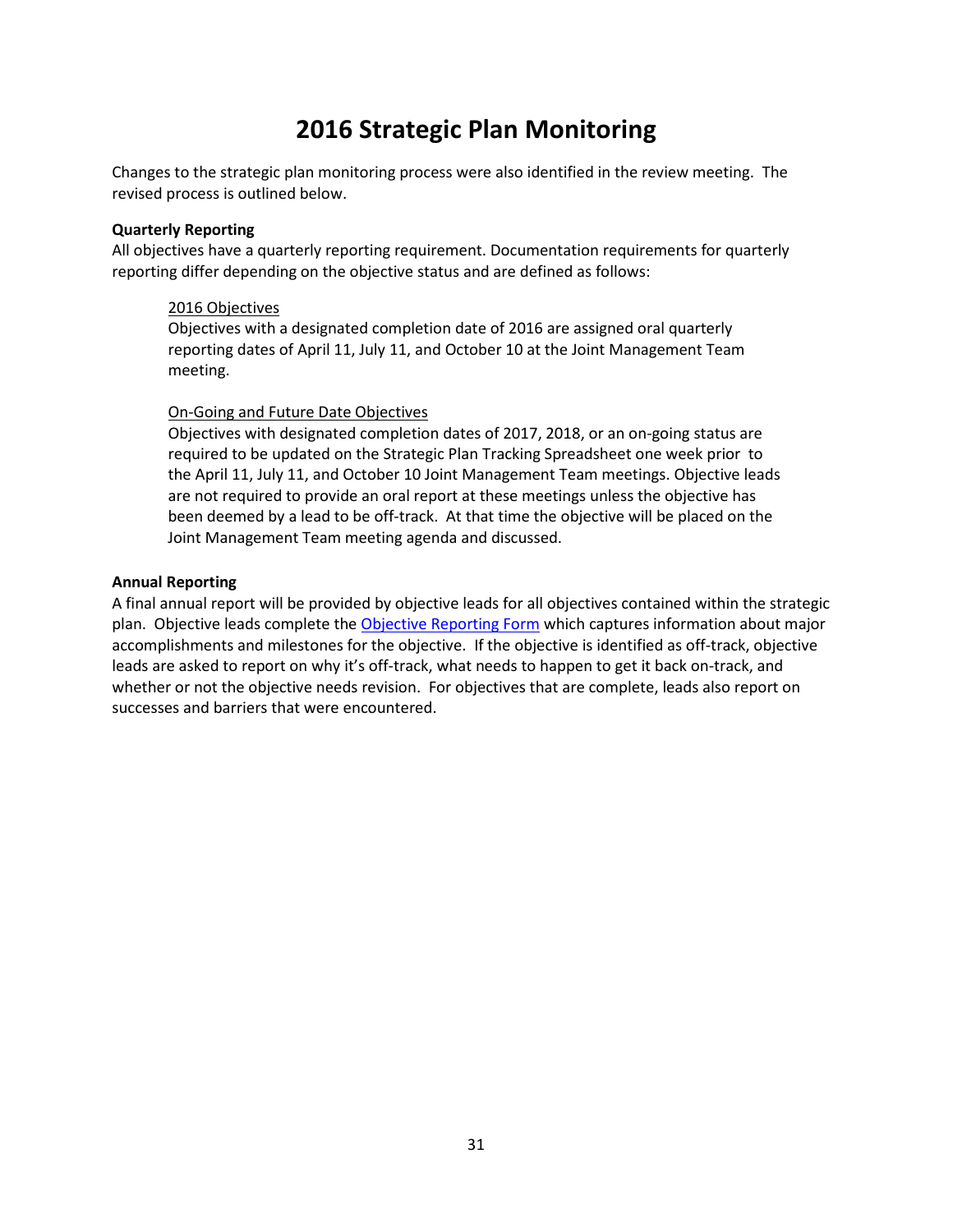### **Snapshot of 2016 Objectives**

The 17 objectives identified for 2016 include 3 objectives with target completion dates in 2016; and 14 objectives that are on-going throughout the five year plan but have annual reporting requirements.

Also included in the snapshot are objectives with target completion dates for 2017 and 2018.

### **Objectives with identified completion dates in 2016**

| $\sqrt{}$ On-Track 4.1.2            |       | A department emergency call down list, department directory, and program directory<br>will be updated and shared with staff. [Chris, Cindy]              |
|-------------------------------------|-------|----------------------------------------------------------------------------------------------------------------------------------------------------------|
| Off-Track 6.2.1                     |       | Develop a personal training plan for each employee annually. [Anna]                                                                                      |
| $\sqrt{\ }$ On-Track                | 6.3.2 | Provide a curriculum on management principles that current managers are required to<br>attend. [Dee]                                                     |
|                                     |       | On-going objectives with annual reporting requirements                                                                                                   |
| $\sqrt{\phantom{a}}$ On-Track 1.1.1 |       | DCHD staff will regularly participate in meetings for each CHIP action group and will<br>serve in leadership roles when necessary and appropriate. [Isa] |
| $\sqrt{}$ On-Track 1.1.2            |       | DCHD staff will provide technical support to action group leads and will maintain regular<br>communication. [Isa]                                        |
| $\sqrt{\phantom{a}}$ On-Track 1.1.3 |       | DCHD staff will coordinate grant applications, provide updated data, and assist with any<br>identified assessment needs for CHIP action groups. [Isa]    |
| $\sqrt{}$ On-Track 1.1.4            |       | DCHD staff will promote activities and messages that support the four CHIP priorities<br>through news media, social media, and other channels. [Isa]     |
| $\sqrt{\phantom{a}}$ On-Track       | 1.1.5 | DCHD Division Directors will include support for CHIP activities in their division strategic<br>plans. [Dave, Wendy, Ivy, Kristy]                        |
| $\sqrt{\ }$ On-Track                |       | 1.1.16a Budget for at least one additional air monitor annually through 2018. [Dennis]                                                                   |
| $\sqrt{\ }$ On-Track                |       | 1.1.17 Increase by a least one the number of no idling policies adopted by businesses, cities,<br>and other organizations annually. [Dennis]             |
| $\sqrt{}$ On-Track 1.2.2            |       | Prepare an annual CHIP progress report through 2019. [Isa]                                                                                               |
| $\sqrt{}$ On-Track 2.1.1            |       | DCHD staff will regularly participate in meetings for at least two of the SHIP goal groups.<br>[Wendy F, Ivy, Marcie C, Anna]                            |
| $\sqrt{\phantom{a}}$ On-Track 2.2.1 |       | DCHD Division Directors will include support for SHIP activities in division strategic plans.<br>[Dave, Wendy, Ivy, Kristy]                              |
| On-Track 5.2.4                      |       | Each DCHD division will identify an area of improvement and will complete and<br>document at least one QI project in this area. [Anna]                   |